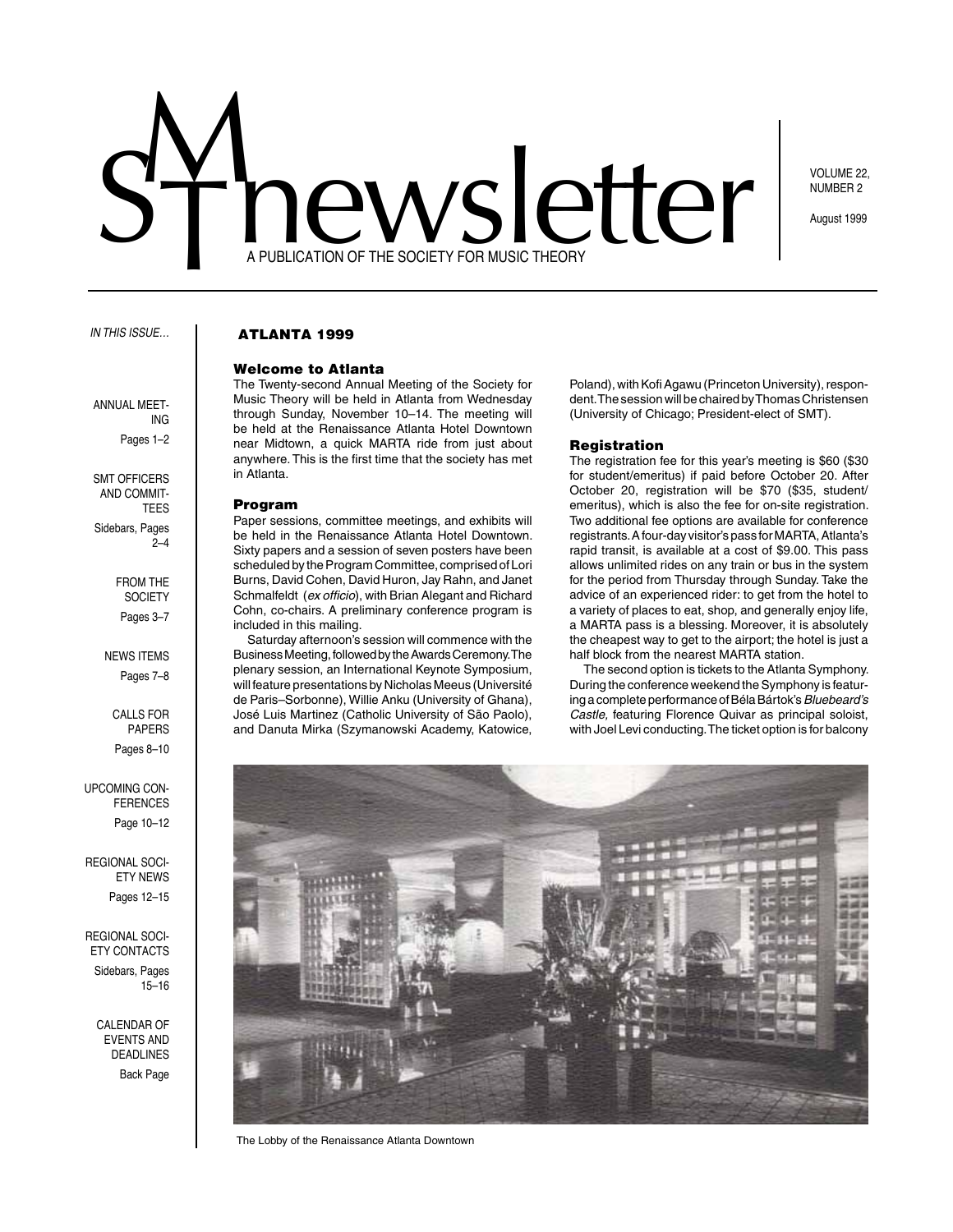## SOCIETY FOR MUSIC THEORY 1999 Executive Board

Janet Schmalfeldt *President,* 1999 Tufts University (781) 641-3317 <jschmalf@tufts.edu> [note new address]

Thomas Christensen *Vice President,* 1999 *President-elect*, 1999 University of Chicago <Tchriste@midway.uchicago.edu >

Benito Rivera *Secretary,* 2000 School of Music Indiana University Bloomington, IN 47405 <rivera@indiana.edu>

Candace Brower *Treasurer,* 2002 School of Music Northwestern University 711 Elgin Road Evanston, IL 60208 (847) 467-1680 <c-brower@nwu.edu>

Richard Cohn, 1999 University of Chicago

Robert Hatten, 1999 Pennsylvania State University

Ann K. McNamee, 2000 Swarthmore College

Andrew Mead, 2000 University of Michigan

Maureen Carr, 2001 Pennsylvania State University

Roger Graybill, 2001 University of Texas at Austin

The Society for Music Theory publishes the SMT Newsletter in mid-February and August, with respective submission deadlines of December 1 and June 1.

Send materials at any time to: Mary Arlin, Editor, SMT Newsletter School of Music Ithaca College Ithaca, NY 14850-7240 fax: (607) 274-1727 <arlin@ithaca.edu>

seating, which probably is the best way to hear the orchestra in the indifferent acoustics of Symphony Hall.

A registration form and return envelope are included in this Newsletter mailing. Please make your checks payable to Society for Music Theory, John Nelson, LA, and return them as soon as possible. If you wish further information about any aspect of registration, call Dr. Nelson at (404) 651-1726 (voice mail if needed) or fax to the School of Music, Georgia State University at (404) 651-1583.

## **Hotel**

The Renaissance Atlanta Downtown is located about a mile north of the heart of Atlanta's business district. All of the conference rooms have been newly renovated, and the majority of the guest rooms will have been refurbished by the time of the conference. The hotel offers a special conference rate of \$118 single, \$138 double, which by Atlanta standards are good rates. Various taxes will, of course, be added to the bill. To reserve a room, please mail the enclosed hotel reservation card. Reservations must be received by the October 20 deadline. Reservations received after October 20 are subject to rate and room availability. For further information you may call the hotel directly at (404) 881-6000.

# **Travel**

Atlanta's Hartsfield International Airport is served by all major and many minor airlines. There is no official conference airline; members are encouraged to make their own travel arrangements. There are various ground transportation options to the hotel. Taxis are a possibility, but expensive. An Airport Shuttle that stops at the Renaissance Downtown runs only once an hour. Roundtrip fare is \$17, and the one-way fare is \$10. MARTA has a train that runs from the Airport to downtown every 8-10 minutes. The cost is only \$1.50 and the trip takes about 30 minutes. To use the train, board on the platform and exit at the North Avenue Station (N3). As you exit the train, turn right and go up two levels to the street level. When you leave the station, you will be facing south. The hotel is across the street (West Peachtree) and a short block south. Unless you are weighed down with baggage, this is by far the best way to go.

## Atlanta

Atlanta, "The Big Peach," remains one of the chief cities of the South. In addition to being home to many financial and technology firms, it is also home to a wide variety of colleges and universities. Notable among the latter are the Georgia Institute of Technology, Emory University, and Georgia State University. Numbered among its many colleges are Kennesaw and Clayton State Universities, Agnes Scott College (a premier women's college), Spelman, and the colleges of the Atlanta University Complex: Clark, Morris Brown, and Morehouse, pioneering institutions of black education.

The city has much to offer the person with even a little time to spend. Theaters, concerts, and sports activities are only some of its attractions. Atlanta is a major convention city, so there is always something going on. Weather can be unpredictable. Atlanta is south, but also high. At 1,026 feet, Atlanta's Hartsfield International Airport is the second highest commercial airport in the continental United States (Denver is higher). So come prepared for just about anything.

Restaurants, cafes, and food courts abound close to the hotel. Full information will be found in the registration packets. Just make a point of stopping by The Varsity while you're here. It has been an Atlanta landmark for decades.

# Local Arrangements Contacts

Chairing the 1999 Local Arrangements committee is John Nelson, School of Music, Georgia State University, Box 4097, Atlanta, GA 30302-4097; <musjcn@langate.gsu .edu>. Assisting are Ronald Squibbs, Susan Tepping, and Kristin Wendland. Y'all come now, y'hear. We're looking forward to a really fine session.

*SMT members are strongly encouraged to book rooms in the conference hotel. This will help SMT guarantee the best possible rates and keep the costs of subsequent meetings reasonable.*

# Grants to Minority Theorists for SMT Conference Attendance

*(Application deadline: September 15)*

The Society for Music Theory has established a fund of \$2,000 to help minority theorists attend the annual conference. The following guidelines have been developed by the SMT Committee on Diversity.

Applicants need not be SMT members; a one-year membership fee will be covered as part of the grant. Preference will be given to junior faculty and graduate students; financial need will be a primary consideration. Applicants should be individuals belonging to one or more of the following minority ethnic groups: African, African-American, Asian, Asian-American, Latino/a, or Native American. ("Minority ethnic groups" have been defined here on the basis that the majority of current SMT members are of Caucasian ethnic origin.)

Applicants shall submit a letter providing name, address, telephone, e-mail, academic affiliation, and a brief summary of the following: a) financial need (please outline additional support or lack of support from your institution); b) anticipated expenses for travel to Atlanta and lodging during the conference (see this issue of the SMT Newsletter or the smt-website <http://smt.ucsb.edu/smt list/smthome.html> for details about the conference); and c) special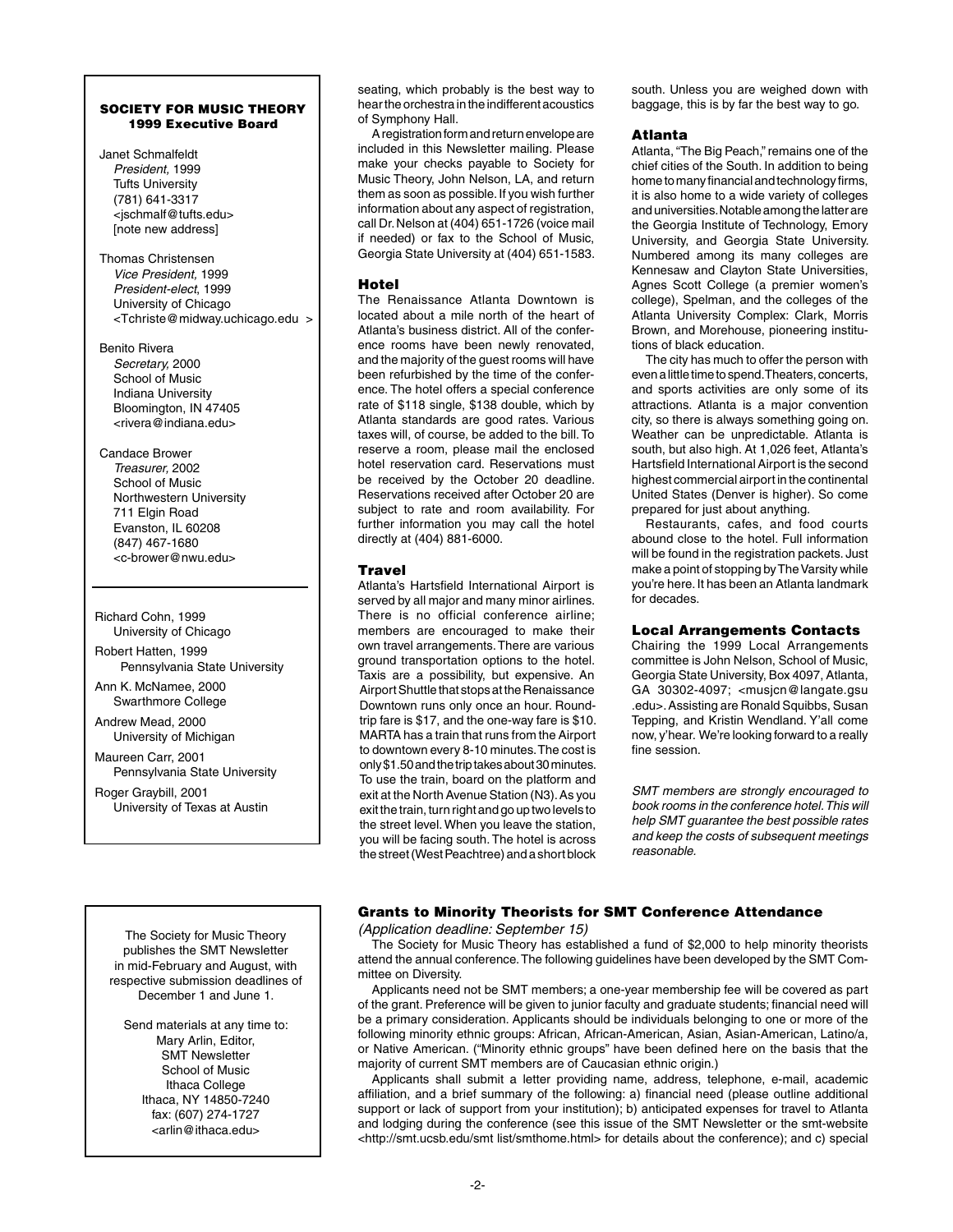theoretical interests to be explored at the conference. Please include your curriculum vitae. Graduate students should also include a letter of support from one of their major professors. Send application materials no later than September 15 to Kristin Wendland, SMT Committee on Diversity, 643 Delmar Ave. SE, Atlanta, GA 30312; (404) 622-4891; <kwendla@emory. edu>.

# NEWS FROM THE SOCIETY

#### From the President

By the time we members of the 1999 SMT Program Committee convened in Cambridge, MA this March for our two-day meeting, we had received and read a record-high grand total of 162 proposals. The authors of a few of these had tried the old, transparent trick of the absurdly small point-type, thus testing our eyesight, not to mention violating both the spirit and the letter of the SMT specification on proposal length. In reaction, the committee voted upon new, more precisely defined limitations, and I beg SMT members both to read and to heed these, as announced in the 2000 Call for Papers. Thanks, however, to the remarkably high quality of so many submissions, the challenge of creating a program for our solo conference in Atlanta this November was met with real enthusiasm, lots of good will, and much healthy debate. We can only hope that the membership at large will be as pleased with the results as we are. On behalf of the Society, I extend profound gratitude to the 1999 Program Committee and especially to its co-chairs, Brian Alegant and Richard Cohn.

In Atlanta, 1999 Local Arrangements chair John Nelson has taken to his many responsibilities with the apparent ease of a vastly experienced entrepreneur. We can count on him to welcome us and to book plenty of space for sessions on such diverse topics as Pedagogy, Music Cognition, Music Since 1950, Discourse and Narrative, Rhythm, Metatheory, Tonal Music, History of Theory, 19th–Century Harmonic Theory, Performance Traditions, Pop/Rock, and *Fin-de-siècle* Vienna. SMT's Committees on Diversity and on Professional Development as well as its Jazz Theory & Analysis Group have once again created fascinating sessions; and two of our *new* discussion groups—the Gay & Lesbian Group and the Popular Music Group—will make their debuts with special sessions that shouldn't be missed. To those who, like me, note with regret that there will be no session specifically concerned with Schenkerian theory, don't forget that the superb Schenker Symposium at the Mannes College of Music in New York last March may well have exhausted the supply of Schenker sessions for this year.

While Brian Alegant has handled the myriad tasks involved in preparing Atlanta's Preliminary Program, Rick Cohn has provided the inspiration and the months of negotiation needed for organizing the centerpiece of our 1999 conference—an international keynote symposium in which distinguished scholars Willie Anku (University of Ghana), José Luis Martinez (Catholic University of São Paulo), Nicholas Meeus (Université de Paris-Sorbonne), and Danuta Mirka (Szymanowski Academy, Katowice, Poland) will present papers to which Kofi Agawu (Princeton University) will respond. The initial stages of Rick's project included the soliciting of suggestions about participants from the Executive Board as well as from a wide range of scholars both here and abroad. We are indebted to Rick for his diplomacy and his outstanding organizational work; and we shall want to join him in hoping that this first international SMT symposium will lead to many new opportunities for the exchange of ideas amongst music theorists from diverse national, linguistic, and intellectual traditions.

With such a fine solo conference to anticipate this November, the prospect of the millennial mega-meeting a year from November in Toronto might still seem remote. However, as one of the fifteen members of the Toronto 2000 Steering Committee (representing one of fifteen different music societies), I had already begun, while writing this present report, to read some thirty-seven proposals for Toronto 2000 "joint sessions" (legal ones, that is!), the deadline for submission having been this June 1. Although the Steering Committee aims to make its final selections only by the end of this summer, it is already clear that the conference entitled Toronto 2000: Musical Intersections has generated a fantastic outpouring of new interdisciplinary work, with numerous SMT members as participants. If the theme of Atlanta 1999 is already international, the outlook of Toronto 2000 will undoubtedly inspire our Society to reach outward even further; global concerns about the ever-changing technological and cultural aspects of musical activities will, I predict, be among the most compelling points of intersection.

Amidst the probably overwhelming array of joint sessions—perhaps as many as twelve—each participating society will be holding its own regular conference within the Conference, so to speak. Thus the deadline for specifically-SMT proposals will be January 28; and if, as I can imagine, the special nature of the Toronto meeting elicits an unusually large number of diverse and impressive SMT proposals, then the tasks that our 2000 Program Committee chair Jay Rahn will face just might be more challenging than ever. With this in mind, and with my thanks to both Jay and to our President-elect Thomas Christensen for their help, I proudly report that an awesome 2000 Program Committee has now been formed: Ian Bent, Christopher Hasty, Steve Larson, Catherine Nolan, and Peter Westergaard have graciously agreed to join Jay and Thomas on the committee, and Chris Hasty will become the Program Committee chair for our solo flight to Philadelphia in 2001.

## SOCIETY FOR MUSIC THEORY 1999 Committees

#### Awards Committee

Leslie Blasius, chair Joel Galand Robert Hatten Lewis Rowell Janna Saslaw Peter Schubert

## Publications Committee

Jonathan Bernard, chair Mary I. Arlin Lori Burns Marion Guck Patricia Hall Eric Isaacson Philip Lambert Charles Smith

# Committee on

the Status of Women Elizabeth Sayrs, chair Helen Brown Steven Bruns David Loberg Code Joseph Dubiel Gretchen Horlacher Marianne Kielian-Gilbert Fred Everett Maus Elizabeth Paley

## Committee on Diversity

Yayoi Uno, chair David Lewin JoAnn Hwee Been Koh Steven Nuss Martin Scherzinger Joel Larue Smith Kristin Taavola Kristin Wendland

#### Networking Operations

Aleck Brinkman, chair Philip Baczewski Jane Clendinning David Loberg Code Ichiro Fujinaga Dave Headlam Robert Kosovsky Jocelyn Neal Jay Rahn Lee Rothfarb John Schaffer

# Committee on

Professional Development Elizabeth West Marvin, chair David Carson Berry Claire Boge Jack Boss Jane Clendinning Michael Klein Patrick McCreless

*continued on page 4*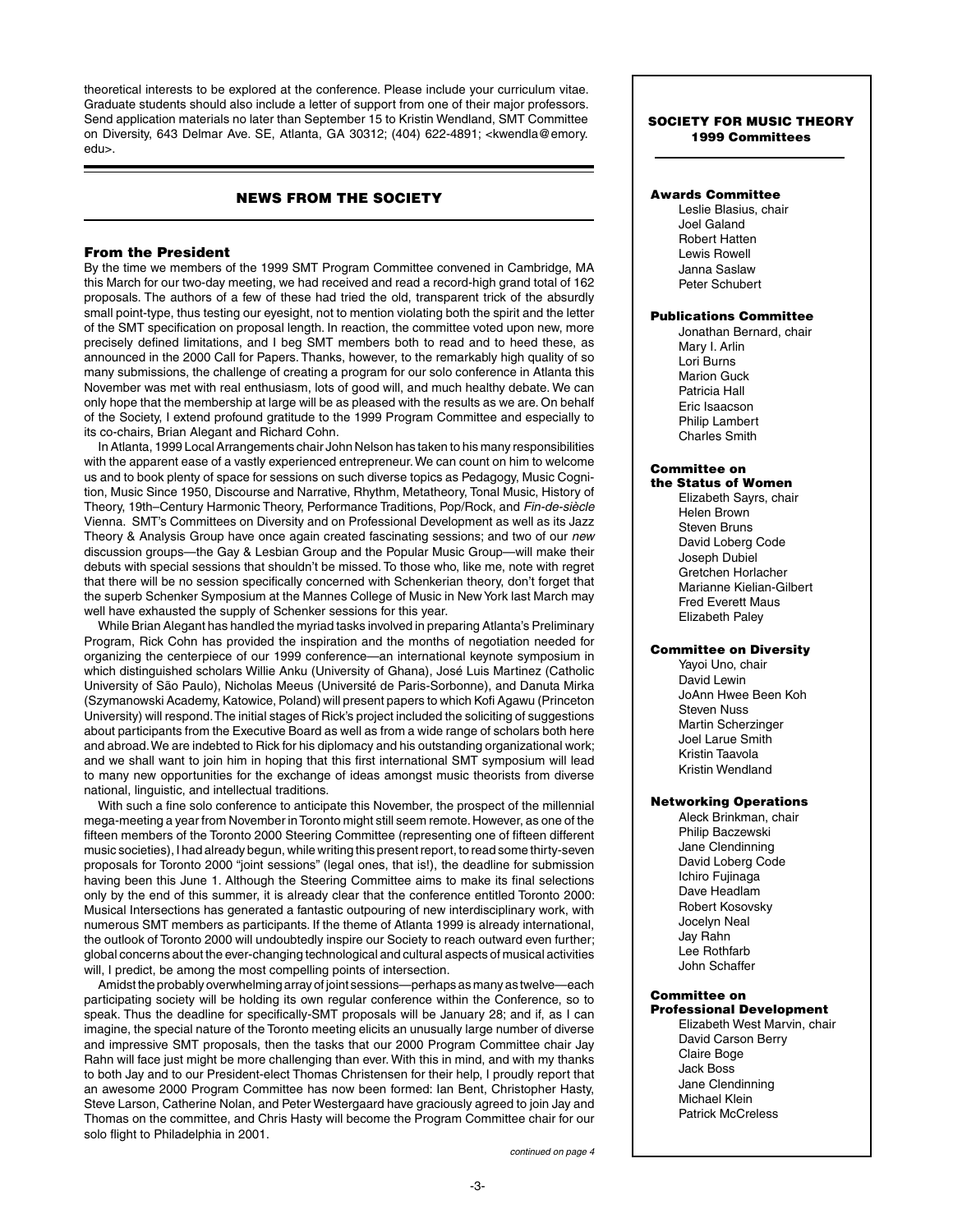#### SOCIETY FOR MUSIC THEORY 1999 Committees, continued

#### 1999 Nominating Committee

John Snyder, chair Richard Hermann Judy Lochhead

#### 1999 Program Committee

Brian Alegant & Richard Cohn, co-chairs Lori Burns David Cohen David Huron Jay Rahn Janet Schmalfeldt, *ex officio*

#### 1999 Local Arrangements

John Nelson, chair <musjcn@langate.gsu.edu> Ronald Squibbs Susan Tepping Kristin Wendland

## Archivist

Stephen Soderberg <ssod@loc.gov>

#### Legal Advisor

Wayne Alpern <waynealp@aol.com>

### Editors

Philip Lambert, Editor,  *Music Theory Spectrum* Severine Neff, Reviews Editor,  *Music Theory Spectrum* Eric Isaacson, General Editor,  *Music Theory Online* Robert Gjerdingen, Reviews Editor,  *Music Theory Online* Mary I. Arlin, Editor, SMT Newsletter

## Spectrum Editorial Board

Scott Burnham Stephen Dembski Walter Everett Patricia Hall Christopher Hasty Dave Headlam Cristle Collins Judd Richard Kurth Robert Morgan David Neumeyer Charles Smith Robert Snarrenberg

# Music Theory Online

Co-Editorial Board Henry Klumpenhouwer Catherine Nolan Lawrence Zbikowski

In short, perhaps I might in all modesty hope that, at the moment in Atlanta this November when I hand the SMT presidential torch to Thomas Christensen, I'll be handing him the opportunity to lead our already robust and exuberant Society into the dawn of a boundlessly productive new era. Some of the aspirations of my presidency will call for continued concern: for example, our new Theory Pedagogy group still seeks to establish topics and goals that can be shared by members with sometimes wildly divergent values; and even though our Society is larger and richer than ever, even though our work has indeed become more inclusive and diverse, Past-President Patrick McCreless's observation in these pages four years ago—that "our membership is still about three-fourths male" and largely white—remains unfortunately valid. But what also remains is the extraordinary generosity, intelligence, and indefatigibility of SMT members that Pat acknowledged, that Joseph Straus and I have since cherished, and that Thomas Christensen will surely appreciate. My deepest thanks for the privilege of serving as your President.

# SMT Publication Subvention Grants

Publication subventions are available from the Society and will be awarded on a competitive basis to any member in good standing. Awards are intended to reimburse authors for out-ofpocket expenses associated with the preparation and publishing of articles or books in the field of music theory that have been accepted for publication. Among the possible expenses to which the fund may be applied are the copying and setting of musical examples, the payment of copyright or permission fees, the production of unusually complex graphic and illustrative material, and the development of any relevant computer software, audio material, or other multimedia components essential to the text's production. Funds are not intended to support costs associated with research, travel, or editing. Authors will be expected to submit receipts to the Treasurer of the Society documenting all covered expenses within twelve months of the date of the award. Grants awarded may be up to \$1000.

- Interested applicants should prepare:
- 1. A short abstract (approx. 1000 words) describing the work to be published and its contribution to the field of music theory.
- 2. A copy of the article in question, or in the case of a book, one or two representative chapters.
- 3. A letter from the publisher or journal editor indicating acceptance of the publication.
- 4. A detailed explanation of the expenses to which the grant would be applied. Where possible, documentation itemizing these expenses should be included.

Applicants may request funding up to \$1000, although given the limited funds available and the desire to support as many deserving requests as possible, some grants may be offered at lesser amounts. Applicants are particularly encouraged to seek out matching funding from their home institutions.

Grants will be evaluated on a biannual basis beginning on March 15 and October 15 of each year. The evaluating subcommittee will be co-chaired by the SMT Vice President and the chair of the Publications Committee. Additional members will be made up of the two At-Large Members of the Publications Committee and one additional member from the Executive Board of the Society to be appointed by the President. Decisions will be announced within three weeks of the submission deadline. Applications (five copies) for the next review, to begin October 15, 1999, should be sent to Professor Thomas Christensen, Department of Music, University of Chicago, 5845 S. Ellis Ave., Chicago IL 60637-1404. Any questions may be directed to the Vice President at this address, or by e-mail <Tchriste@midway.uchicago.edu>.

## Help Welcome a New Person to the Atlanta Conference!

Do you remember attending the SMT conference for your first or second time? The Committee on the Status of Women, the Committee on Diversity, and the Committee on Professional Development are inaugurating a program to welcome newcomers and firsttime attendees to the 1999 Atlanta meeting by pairing them with long-term members of the society. We are looking for members who are willing to join a newcomer in any of the following types of activities: reviewing the program, recommending sessions of special interest, attending a session of mutual interest, visiting the exhibits, or meeting for a concert or a meal. Although the time commitment is minimal, the impact on the newcomer's decision to become an active member of the larger theory community can be great. We are also looking for those new to the society who would appreciate having a guide!

Here's a fun way to help out and meet some new people in our field. To participate (either as a guide or a newcomer), please contact either Gretchen Horlacher (ghorlach@ indiana.edu) or David Loberg Code <code@wmich.edu> by September 1, 1999. Please provide your full name, mailing and e-mail addresses, affiliation, research interests, and any other pertinent or helpful information.

See you in Atlanta!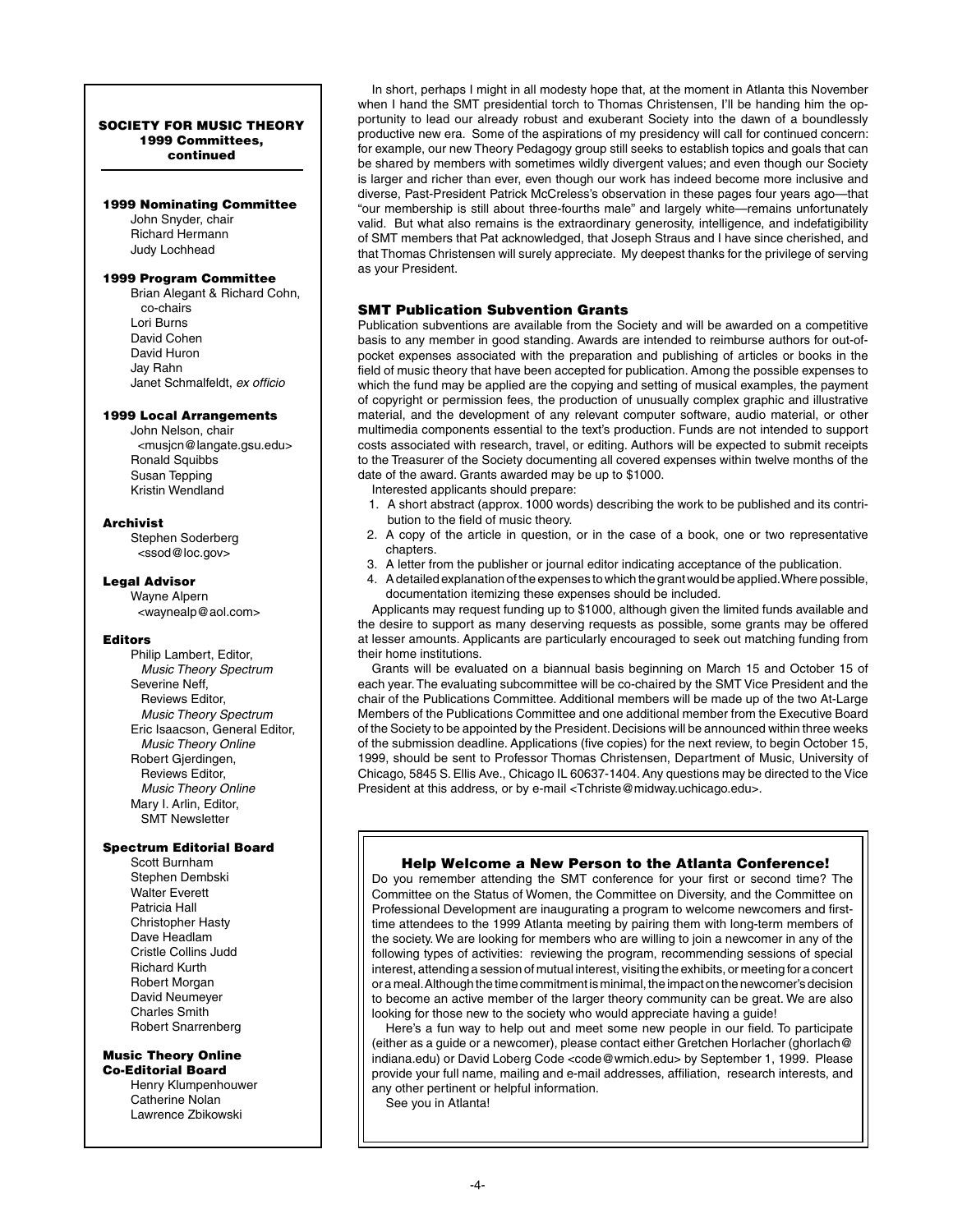## Actions of the Executive Board

Since the publication of the February 1999 Newsletter, the Executive Board has approved the following motions:

- 1. that an extra meeting of the Executive Board be scheduled during the 1999 Atlanta conference, beginning at 2 p.m. on Wednesday, November 10, and running no later than 6 p.m. that day;
- 2. that in future years, Board meetings on Wednesdays before conferences be scheduled by request of the President and with the consent of all Board members;
- 3. (a) that, to replace the deteriorating Boethius computer, the Society purchase a Sun 333MHz Ultra 5 workstation along with accessories; (b) that the Society purchase a tape drive for backups; (c) that the amount of \$834, remaining from unspent *MTO* UCSB funds, be applied to this purchase, thus bringing the total expenditure to ca. \$3000; ( d) in addition, that insurance be purchased for the machine (at a cost of approximately \$80 per year).

—Benito Rivera, Secretary

#### From the Vice President

As our Society continues to expand and mature, the work of the officers increases commensurately. In the past, the Vice President of the Society for Music Theory was charged with serving as liaison to the Regional Societies. This was actually not a very onerous task given that there were historically not many of these societies, and all of them were largely independent of any national supervision or regulation. In the past few years, though, we have witnessed a proliferation of our small sister-societies (presently 15, but still counting), and I have found my job increasingly directed towards helping and advising some of our fledglings in their efforts to organize often quite ambitious conferences, and in a few cases, develop their own publications. This has been a real pleasure for me. The growth of our regional societies bodes well for the health of our national Society, and we look forward to many future years of fruitful symbiosis.

As in past years, at this year's conference in Atlanta we will offer an exhibit table for the regional societies upon which they can display relevant propaganda related to past or upcoming conferences. In addition, the Society will host the usual breakfast meeting for representatives of the Regional Societies to take place on Saturday morning. (Each Regional Society should designate its own representative for this meeting.) Please contact me with any issues that you would like to see raised at this meeting.

I mentioned above that the responsibilities of the Vice President of our Society have expanded in the last few years. And one of those new responsibilities about which I am particularly excited is to organize and oversee the awarding of publication subvention grants. With the second round of applications and awards now completed (and described elsewhere in this newsletter), I think I can say that our program has now hit full stride. We received numerous excellent proposals to consider to date, and the publications we have decided to fund are truly excellent, indeed. While it is frustrating that we cannot offer more grants, we are delighted that the Society is able to make some contribution to scholarly publications in our field. Members of the Society who might need some financial assistance in their upcoming scholarly publications are encouraged to consult the guidelines for application appearing on p. 4 of this newsletter.

Finally, this will be my last letter as Vice President in this newsletter, but hardly my last letter, as I will shortly be exchanging hats with our current President, Janet Schmalfeldt. Janet has been an extraordinarily capable leader the past two years, guiding our Society with unparalleled dedication, energy, and passion. We should be particularly grateful for her hard work and steady hand in regard to the complicated transition of publishing and membership responsibilities to the University of California Press. Few members of our Society outside of the Executive Board may appreciate how tirelessly Janet has worked on our behalf. She will be a tough act to follow. But I am consoled by the fact that she will still be an involved and active member of our Society, one to whom I will be able to turn in the upcoming months for advice and encouragement!

## Report from the Committee on Professional Development

The Professional Development Committee (PDC) is at work on several initiatives, including a panel on tenure and promotion for SMT Atlanta, our soon-to-appear website, and a cosponsored "Conference Buddies" program to assist first-time attendees feel welcome at SMT meetings. Read more about the latter program in the report from the Committee on the Status of Women, and in the sidebar on p. 4.

The PDC is pleased to announce a special session, to be held at SMT Atlanta, on "Preparing an Effective Tenure Case." The session will begin with a panel of administrators and faculty members who will speak about policies and procedures for submitting tenure cases at their current or past institutions, as well as tips for preparing the most effective case possible. Panelists will include Gary Karpinski (University of Massachusetts, Amherst), Joel Lester (Mannes College of Music), Justin London (Carleton College), Marie Rolf (Eastman School of Music), and John Schaffer (University of Wisconsin, Madison). Wayne Alpern, Esq. will serve as respondent to address legal issues surrounding tenure and tenure denial. The formal presentations will be followed by questions from the audience to the full panel, as well as open discussion of issues relating to tenure and promotion.

# SMT Membership Information

SMT membership dues support the numerous services offered by SMT—including networking services and the Society's publications, *Music Theory Spectrum,* the SMT Newsletter, and the Membership Directory. A list of membership benefits may be found on the SMT website <http://smt.ucsb. edu/smt-list/smthome.html>.

Special reminder: you must be a member of SMT to attend the annual meeting in Atlanta. SMT dues are payable by VISA or MasterCard, as well as by personal check or money order in U.S. funds. Send membership renewals to Journals Division, University of California Press, 2120 Berkeley Way, #5812, Berkeley, CA 94720-5812; fax for VISA/MC only (510) 642-9917; <journals@ucop.edu>. To register by phone, call (510) 643-7154.

You may also renew your membership electronically through SMT networking operations. Generate an e-mail message to <join-smt@ smt.ucsb.edu>; a membership form will be automatically returned to you for forwarding. You can also renew your membership through the "membership" section of the SMT homepage directly at <http:/smt.ucsb. edu/smt-list/join-smt.html>.

Membership categories are: regular (\$45, \$55 dual), student (\$20, \$30 dual), emeritus (\$30), and library subscription to *Music Theory Spectrum* (\$62). Add \$15 for mailing outside the U.S. Dual members receive only one copy of mailings.

To find out mailing dates for recent issues of *Music Theory Spectrum*, claim missing issues, or complete an online address change, go to <http:// www.ucpress.edu/journals/subinfo. html>. Send address changes via the Internet to <jchad@ucpress.ucop.edu>. General customer service inquiries and claims should be sent to <journals@ ucop.edu>.

*Special clarification:* Now that the University of California Press handles SMT's membership list, the Society itself no longer mails out reminders to renew your SMT membership. Instead you will receive reminders from the Press to renew your subscription to *Music Theory Spectrum*. When you renew your subscription, you are automatically renewing your membership in SMT.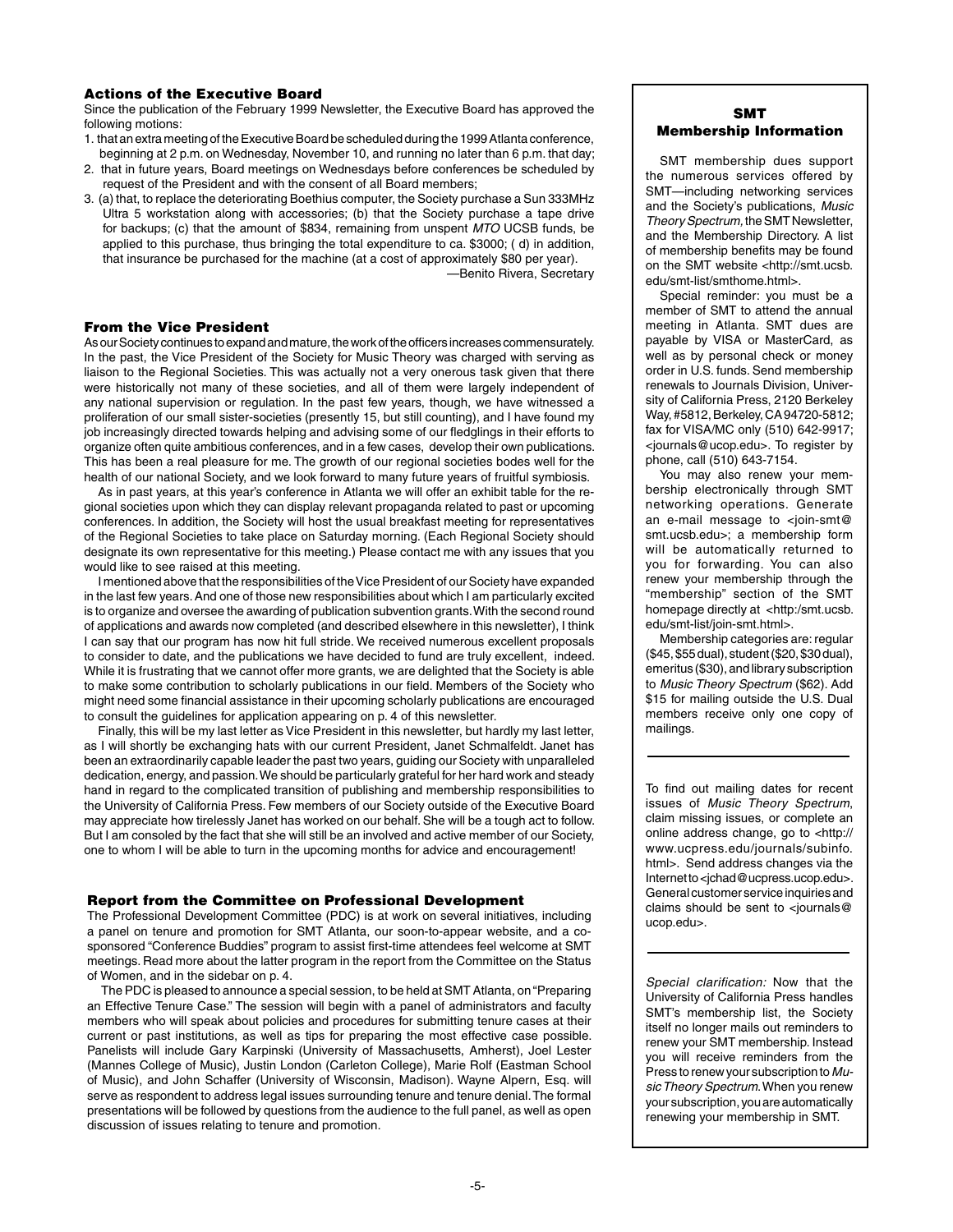The PDC has several web initiatives. Our Summary of Grants is currently available as a link on the SMT homepage. Our thanks to Jack Boss for its design and maintenance. David Carson Berry is at work on a web page for the PDC, which will contain selected papers from previous SMT Special Sessions on the job search and interview process, publishing, and presenting research at conferences, as well as links to various music theory journals and information about other activities of the committee. Look for this site soon, as a link from the committees page of the SMT website.

The Professional Development Committee consists of Elizabeth W. Marvin (Eastman School), chair; David Carson Berry (Yale University), Claire Boge (Miami University, Ohio), Jack Boss (University of Oregon), Jane Clendinning (Florida State University), Michael Klein (Temple University), and Pat McCreless (Yale University). For additional information about any of our programs, feel free to contact any member of the committee or e-mail the chair: <br/>betsy@theory.esm.rochester .edu>.

#### Grants and Fellowship Information Online

The Committee on Professional Development is maintaining the grants and fellowships listing, thanks to Jack Boss and Jim Caldwell of the University of Oregon. The address is: <http://music1.oregon.edu/ grants/grantsindex.html>; the listing can also be accessed through a link called "Summary of Grants" on the SMT homepage. We will be checking this year to see how much this listing is used, to determine if we should continue to maintain this information. Comments and suggestions should be sent to Jack Boss, School of Music, 1225 University of Oregon, Eugene, OR 97403-1225; (541) 346-5654; <jfboss@oregon.uoregon.edu>.

#### SMT Publication Subvention Grants: 1999 Award

The second round of applications for the biannual Publication Subvention Grants have been reviewed. The results of the competition were reported by the chair of the grants subcommittee, Thomas Christensen, who announced that a single grant of \$1000 has been offered to Cristle Collins Judd for her book manuscript, *Music and the Printed Book: Music Examples and Citations in Sixteenth-Century Theory*, to be published by Cambridge University Press. The author is presently an Assistant Professor of Music Theory at the University of Pennsylvania. The money will be given to Professor Judd to help

#### SMT Online Addresses

– SMT homepage: <http://smt.ucsb.edu/smt-list/smthome. html>

- MTO homepage: <http://smt.ucsb.edu/mto/mtohome.html>
- SMT Help Desk:<http://smt.ucsb.edu/help/smt-help.html> or <help@smt.ucsb.edu>
- List managers:

 <smt-editor@smt.ucsb.edu> (smt-list) <talk-editor@smt.ucsb.edu> (mto-talk) <mto-editor@smt.ucsb.edu> (mto editor)

- System Administrator:<sys-admin@smt.ucsb.edu>
- Other addresses:<addresses@smt.ucsb.edu>

– RILM (replacement for the SMT bibliographic database): <http://rilm.cic.net>

To subscribe to any SMT list services, send a message to <listproc@smt.ucsb.edu>.

–For the smt general discussion list, put "subscribe smt-list YourFirstName YourLastName" in the body of the message.

–For *Music Theory Online,* put "subscribe mto-list YourFirstName YourLastName" in the body of the message.

in the copying, setting, and formatting of musical illustrations and graphs for her book.

Members of SMT are reminded that these grants are offered by the Society to help individual authors defray out-of-pocket expenses associated with the publication of any article or book dealing with music theory. The deadline for the next round of applications is October 15, 1999. Guidelines can be found elsewhere in this newsletter.

## SMT Committee on Diversity

The SMT Diversity Committee for 1998–1999 is chaired by Yayoi Uno (University of Illinois) and includes the following members: David Lewin (Harvard University), Martin Scherzinger (Columbia University), Steven Nuss (Colby College), Kristin Taavola (Sarah Lawrence College), Joel Smith (Tufts University), Joanne Koh (DePauw University), and Kristin Wendland (Emory University). For the upcoming meeting in Atlanta, we will be hosting a special session entitled, "Gamelan Theories, Western Theories: Developing Analytic Approaches to the Melodic Strata of Java and Bali," with special guests Marc Perlman (Brown University), Sumarsam (Wesleyan University), and Michael Tenzer (University of British Columbia). We are currently working on updating our online bibliography list for the special sessions we have hosted since the Phoenix meeting in 1996. Our website is located at <www.emory. edu/MUSIC/diverscomm.html> and is linked to the SMT homepage.

#### Committee on the Status of Women

Once again, the SMT annual meeting will provide the opportunity for CSW to present a special session for the membership. This year's session will focus on interpretive strategies in feminist and music theory, and it will feature an invited guest speaker as well as small and large group discussions. We plan to make extensive use of the web to make materials available before the session in order to generate a dialogue that begins before, and will hopefully continue after, the Atlanta conference. Further details will be available on our website <http://www.wmich.edu/mus-theo/csw.html>, and will be sent over the SMT-list as conference time approaches. As always, all SMT members are invited to attend CSW's fourth annual no-host Affiliates' Luncheon (Saturday, November 13; place TBA). The Affiliates' Luncheon provides SMT members with the opportunity to discuss questions, raise issues, and convey suggestions to the members of the Committee.

A new program is being launched at the Atlanta meeting in cooperation with the Committee on Diversity and the Committee on Professional Development: the program will pair newcomers to SMT conferences with more experienced conference-goers. Although the time commitment is minimal—perhaps sharing a meal, or attending a session—the impact on the newcomer's decision to become an active member of the larger theory community can be great. Please contact Gretchen Horlacher <ghorlach@indiana.edu> or David Loberg Code <code@wmich.edu> to participate, and see the announcement elsewhere in the newsletter for more information. Please join us in welcoming new members to our society!

The CSW will participate in a joint session at the Toronto 2000 meeting with the Committees on the Status of Women (or similar committees) from the AMS, SEM, CMS, and SAM (formerly the Sonneck Society). Judy Tsou of AMS is leading the planning of this session along with the chairs of all of the included committees.

The committee is working on several new and ongoing projects. By the time this newsletter is published, the most recent update to the on-line bibliography of sources related to women, gender and music will be completed. A new guide to non-sexist interview questions, as well as possible responses to sexist questions, is being prepared for distribution during the fall "job season." We continue to build our repository of syllabi; those who teach courses such as feminist studies, music by women, etc., and/or "traditional" theory courses that involve music or scholarship by women are urged to send your contributions to Liz Paley <espaley@ukans.edu> or to Fred Maus <fem2x@virginia. edu>. The Mentoring Program continues as a society-wide program. Any SMT member who would like to participate in SMT's Mentoring Program as mentor, mentee (or both), may contact past CSW chair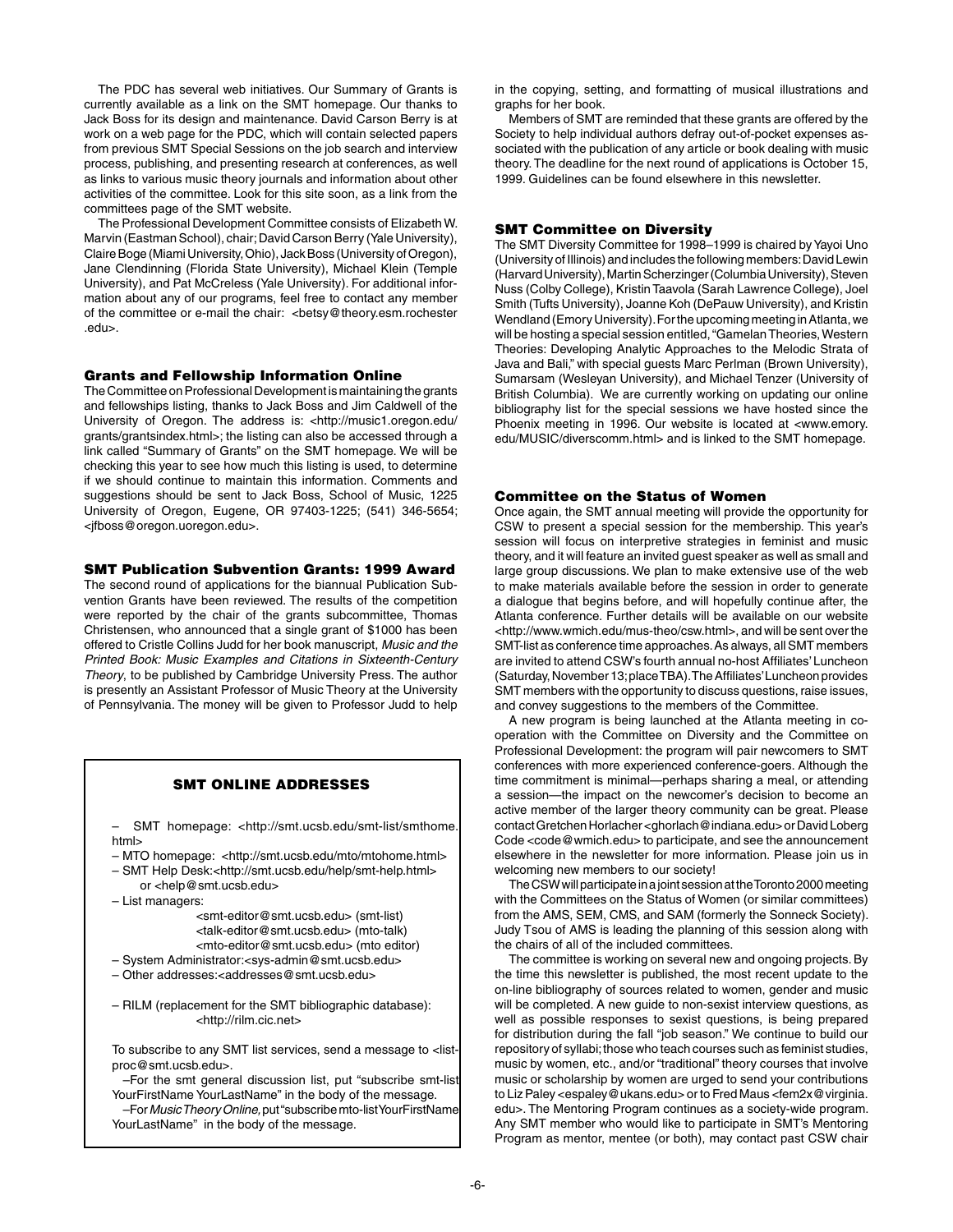Helen Brown <helen@purdue.edu>. Finally, the newest project for CSW reflects concerns raised at the 1998 session in Chapel Hill. This project will examine the extent to which women (who are currently only 18% of SMT membership) participate in all aspects of our field, including publication and employment. The first phase of the project will focus on gathering relevant statistics. Anyone who has particular concerns or suggestions about this project should contact Elizabeth Sayrs <esayrs68@gte.net>.

The Committee on the Status of Women promotes gender equity and feminist scholarship in areas related to music theory and serves as a repository of information about women, feminist theory, and music. We appreciate the support of the SMT Board, officers, and other committees, and we welcome comments and suggestions from all SMT members. Please contact chair Elizabeth Sayrs <esayrs68@gte.net> with your comments and suggestions. The CSW website, located at <http://www.wmich.edu/mus-theo/csw.html>, includes the Bibliography of Sources Related to Women, Gender and Music, Archive of Syllabi from Women & Music Courses, Guidelines for Non-Sexist Language, information on the SMT Mentoring Associates Program, and CSW activities from the 1995–1998 SMT conferences. David Loberg Code continues to maintain and update the website. Questions or comments about the CSW website may be sent to him at <code@wmich.edu>.

## The Music Cognition Group

The Music Cognition Group (MCG) brings together members of SMT with interests in theoretical and experimental work in music perception and cognition. A website <http://pcb2.acs.unt. edu/smtmcg/> and an electronic discussion list help the members stay in touch, share ideas, and organize session proposals for SMT conferences. Thanks to Phil Baczewski for creating both of these helpful resources. To subscribe to the electronic discussion list, please contact Phil <br/>baczewski@unt.edu>. Other questions concerning MCG may be addressed to its chair, Steve Larson, University of Oregon, School of Music, 1225 University of Oregon, Eugene, OR 97403-1225; <steve@darkwing.uoregon.edu>.

## news items

#### Mannes Schenker Symposium

On the weekend of March 12–14, 1999, Mannes College of Music in New York hosted the Third International Schenker Symposium. Joel Lester, Mannes's Dean, was pleased to welcome about 200 members of the Schenkerian community. Mannes and Tishman Auditorium of the New School University provided congenial settings for the conference, which brought together musicians from many areas of the United States and from various parts of the world: speakers and registrants included scholars from Canada, England, Ireland, Italy, Finland, Estonia, Israel, and Hong Kong. While there were no parallel sessions, an exceptionally full program was presented. Analytic studies served as the core of the three-day conference; sessions were devoted to the music of the Baroque, Classical, and Romantic periods. The Schenkerian repertory was extended toward the twentieth century and to areas outside Schenker's purview (the music of East Asia and the works of George Gershwin and Bill Evans). The conference opened with a group of papers concerned with Schenker's concept of the auxiliary cadence. This and other sessions focused on theoretical topics, with papers on harmonic, linear, and motivic issues. A session in which speakers presented and discussed newly discovered documents revealed connections with other domains, such as jurisprudence and the visual arts. At the close of the conference, aspects of philosophy and criticism were addressed in a well-attended panel discussion. The Symposium was dedicated to the memory of the leading Schenkerian scholar Saul Novack.

## MUSIKEION

MUSIKEION, an e-mail based discussion list on musical meaning, invites new members. The list is hosted by the Graduate Department in Communication and Semiotics, Catholic University of São Paulo, which is headed by the semiotician Lucia Santaella. The name "musikeion" comes from a combination of two Greek words, "mousiké" (music) and "sémeiön" (sign). The field of interest in MUSIKEION is the discussion of all kinds of music and music-related topics from the vantage point of musical semiotics.

The list, directed and managed by José Luiz Martinez, began in June 1998 as "musignif." It is a multi-language list, and discussions have been held in Portuguese, Spanish, English, and French. People subscribing to MUSIKEION come from several areas related to music and musical studies. Subscriptions to MUSIKEION are submitted to the list processor and to the manager. Subscribers can post messages directly to the list, without the approval of the manager. To subscribe to the MUSIKEION list send a message to: <majordomo@pucsp.br> with an empty subject, and write the following in the body of the message: subscribe musikeion.

## Election Reminder

This year the following SMT officers are up for election: Vice President and two members of the Executive Board. The ballots, together with the 2000 Call for Papers, were mailed to current SMT members during the first week of August. Please remember to vote! Results will be announced at the SMT business meeting in Atlanta.

#### SMT Business Meeting

The annual business meeting is scheduled for Saturday, November 13, 1:00–2:00 p.m. Come early and get prime seating for the Awards Ceremony and the Plenary Session, which immediately follow the business meeting.

# SMT 2000: Call for Papers

The 23rd Annual Meeting of the Society for Music Theory will be held in Toronto, Canada, from Wednesday, November 1 to Sunday, November 5, 2000. Proposals for papers, poster sessions, and special sessions are invited.

SMT welcomes proposals in any area of music theory. Most papers will be placed in 45-minute time slots, with about 30 minutes for reading and 15 minutes for response or discussion. Send proposals to Jay Rahn, 603 Atkinson College, York University, Toronto, ON M3J 1P3, Canada. Postmark deadline is January 28, 2000.

The complete call was mailed to the membership along with the election ballot and will be available online on the SMT homepage. For more specific information about proposing special sessions and poster sessions, refer to the complete call or contact Jay Rahn at <jrahn@yorku.ca>.

*N.B*.: This meeting will be part of Toronto 2000: a gathering of 15 cognate music societies. The deadline for proposing joint sessions involving these societies was June 1, 1999, and the joint sessions will have been determined by December, 1999, that is, before the January 28, 2000 deadline for regular SMT proposals. Individuals chosen for joint sessions may also appear on any one other session at the Toronto meeting.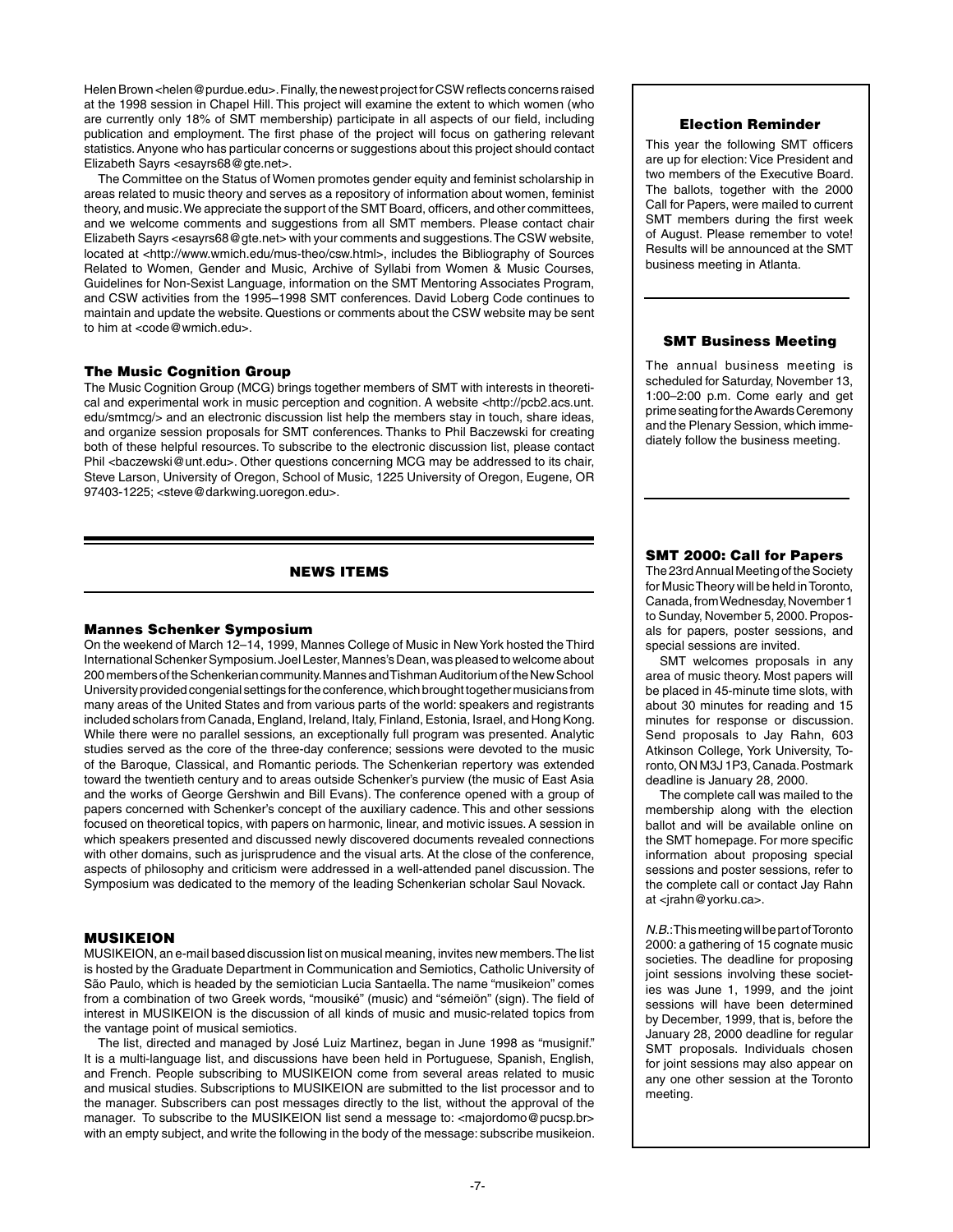Additional information or assistance with technical problems can be obtained from the manager <martinez@originet.com.br>.

#### Post-doctoral Fellowship

*(Application deadline: September 1, 1999)*

The National Center for Scientific Research (LEAD-CNRS) of the University of Burgundy (Dijon, France) is seeking an applicant in music cognition for a one-year Post-doctoral Fellowship, beginning October 1999, with the possibility of renewal. Applicants should have a solid background in music theory and should be highly motivated to do research in music cognition. The successful candidate will collaborate with cognitive psychologists and one music theorist in the development of a research program investigating the perception of Western musical structures by musically expert and novice listeners. He/she will be directly involved in the elaboration of the experimental stimuli (writing and playing), the design and running of human experiments. Expertise in cognitive psychology and music software are welcome. The project is under the direction of Dr. E. Bigand in a cognitive psychology laboratory. For more details please contact Emmanuel Bigand <bigand@satie.u-bourgogne.fr>; website <http:// www.u-bourgogne.fr/LEAD>. Send applications (curriculum vitae, letters of recommendation, and reprints) to E. Bigand, LEAD-CNRS, Faculté des Sciences, Bld Gabriel, 21000 Dijon, France; tel: 333 80 39 57 82; fax: 333 80 39 57 67. The deadline is September 1, but the application process will end as soon as an appropriate candidate has been choosen.

## Calls for Papers and Manuscripts

#### The Music of Peter Maxwell Davies

*(Proposal deadline: September 15)*

On the first weekend of April 2000 (April 1–2), St Martin's College at Lancaster is hosting a Conference devoted to the music of Peter Maxwell Davies. It is hoped to have performances of a number of his works throughout the weekend, including music for chamber ensemble, orchestra, and the pieces for children. The composer will be present to talk about his music, and it is intended that a new book on aspects of his compositional technique will be available for purchase.

The Conference itself will run parallel to the performances, and it is intended that some events will be open to the general public while others will be for Conference delegates only. The organizers now invite papers or poster displays on aspects of the music of Peter Maxwell Davies or on topics which explore contextual matters which have a bearing on his work (for example: Aspects of Serial-related Pitch Manipulation; Birtwistle; The Late Twentieth-Century Symphony; Music Theatre). Interested participants are asked to send a brief synopsis of their proposal (250 words) to: Dr. Richard McGregor, St Martin's College, Bowerham Road, Lancaster LA1 3JD, UK <r.mcgregor@ ucsm.ac.uk>. Snail mail must arrive not later than September 15, 1999; e-mail should arrive not later than September 30, 1999.

## London International Jewish Music Conference 2000

#### *(Proposal deadline: September 30, 1999)*

The Committee for the London Jewish Music Conference 2000 is requesting papers on "Music in Jewish Communities: Dispersal, Displacement and Identity" for the conference on June 25–29, 2000 that is being sponsored by the Department of Music, School of Oriental and African Studies of the University of London, and the Jewish Music Heritage Trust. The keynote speakers for the conference will be Israel Adler, Chairman of the Academic Committee of the Jewish Music Research Center (Hebrew University of Jerusalem), and Alexander Ringer (University of Illinois at Urbana-Champaign).

Jewish diasporas are normally seen as emanating outward from ancient and modern Israel. But Jewish culture has taken root and developed within other environments from which new diasporas have spread elsewhere, including a return to Israel. Papers addressing issues of change, under the following broad categories, are invited for consideration: 1. Classical music traditions: is there a definable Jewish identity? 2. Folk music and dance traditions: the absorption of local influences into Jewish music and the promotion of regional styles to a wider or international audience. 3. Liturgical music traditions: contacts with other religions; the extent to which a separate Jewish identity has been maintained, and the extent to which such contacts have led to musical inter-influence. 4. Issues of gender: the place of men's and women's music in Jewish life; roles and modes of expression.

Submit an abstract of 200 words to arrive no later than September 30, 1999 (by e-mail if possible) to Alexander Knapp, Joe Loss Lecturer in Jewish Music, Music Department, SOAS, University of London, Thornhaugh Street, Russell Square, London WC1H 0XG, UK; e-mail <ak42@soas.ac.uk>; tel: +44-171 691 3410; fax: +44-171 637 6182. A book of selected papers from the conference will be published.

#### Society for Seventeenth-Century Music

*(Proposal deadline: October 1, 1999)*

The Society for Seventeenth-Century Music and Related Arts will hold its eighth annual conference April 27–30, 2000 at America's Shrine to Music Museum (an important museum of early instruments) at the University of South Dakota in Vermillion. Proposals on all aspects of seventeenth-century music and music culture, including papers dealing with other fields as they relate to music, are welcome. Because of the venue, proposals pertaining to musical instruments and such topics as tuning systems are especially encouraged. A prize will be awarded for the best student paper. Presentations are invited in a variety of formats, including papers, lecture-recitals, workshops involving group participation, and roundtable discussions. Papers will generally be limited to 20 minutes and lecture-recitals to 45 minutes. It is the policy of the Society to require a year's hiatus before presenters at the previous meeting can be considered for another presentation. Five copies (four anonymous and one identified with name, address, telephone, fax, and e-mail address) of an abstract of not more than two pages, postmarked by October 1, 1999, should be sent to Jeffrey Kurtzman, Dept. of Music, Campus Box 1032, Washington University, St. Louis, MO 63130-4899. Abstracts from outside the United States and Canada may be sent by fax (one copy only) to: +1–314–727–1596. Tapes (audio or visual) supporting proposals for lecture-recitals are welcome.

#### Music Theory SouthEast

*(Proposal deadline: October 25, 1999)*

Call for Papers for the Ninth Annual Meeting of Music Theory SouthEast. This meeting will be held March 10–11, 2000, at the University of North Carolina at Greensboro. It is a joint meeting with the Mid-Atlantic Chapter of the College Music Society and the Southern Regional Chapter of the American Musicological Society. Proposals are solicited on any topic related to music theory. Presentations may include papers, panel discussions, or special sessions. Papers should be approximately 30 minutes in length. Submissions for papers should include eight copies of an anonymous proposal three to four pages in length, an anonymous abstract of some 250–300 words, and a cover letter giving the title of the proposal, the author's name, the author's address and e-mail address (if available), the author's phone number, and a list of technical requirements for presenting the paper. Submissions for special sessions or panel discussions should not be anonymous, but should include proposal, abstract, and a list of participants. All submissions must be postmarked no later than October 25, 1999. They should be sent to Paul Wilson, MTSE Program Chair, School of Music, University of Miami, P.O. Box 248165, Coral Gables, FL 33124.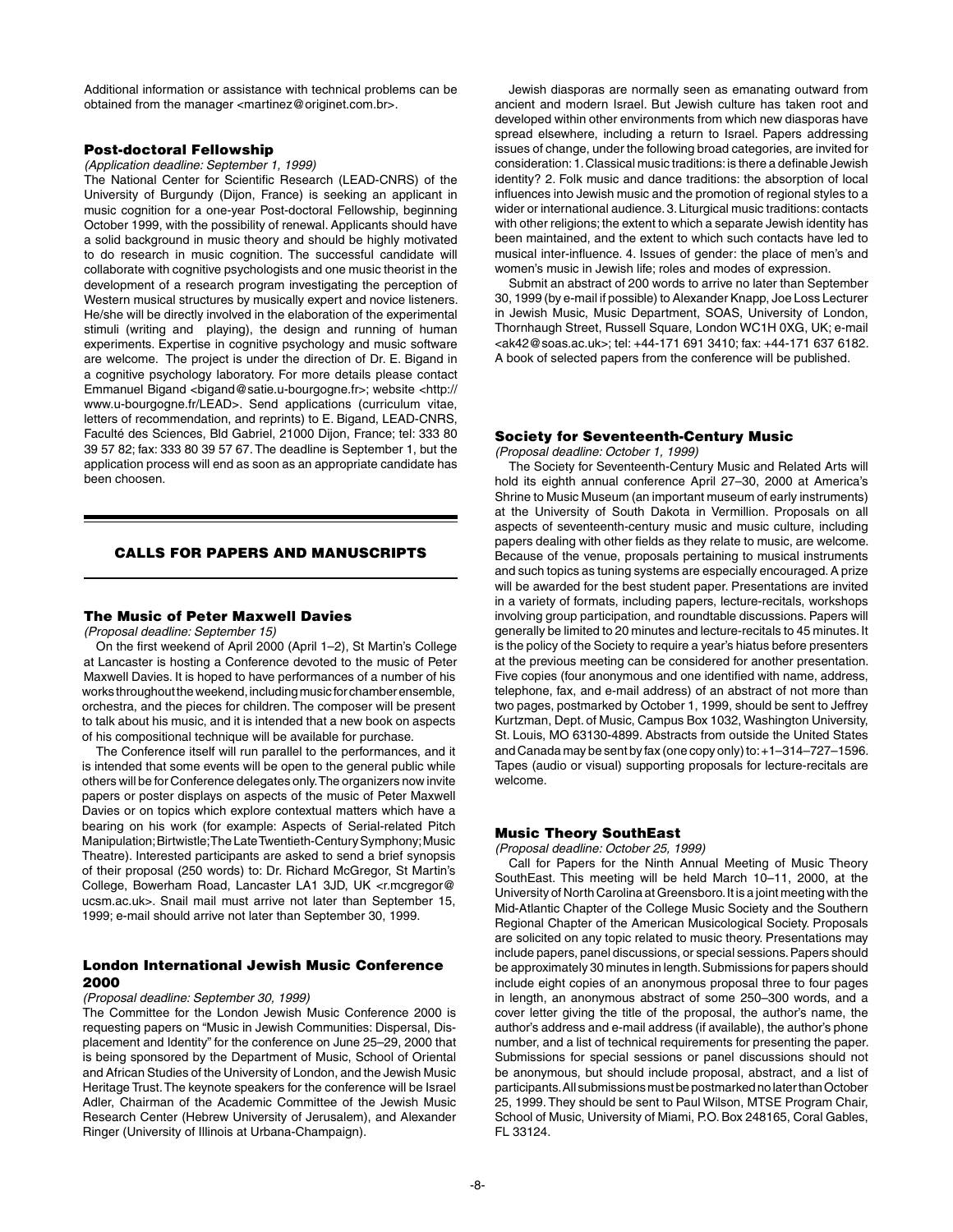## International Conference on Nineteenth-Century Music

#### *(Proposal deadline: December 1, 1999)*

The Music Department at Royal Holloway, University of London will host the eleventh International Conference on Nineteenth-Century Music from June 29 to July 2, 2000. The Conference will be held on the College's campus in Egham, Surrey, which is 35 minutes by train from London and a short journey from Heathrow and Gatwick airports. The Keynote Paper will be given by Hermann Danuser (Humboldt Universität, Berlin), and there will be a special round-table session chaired by John Daverio (Boston University) on "Romanticism and the Historical Consciousness." The Program Committee (David Charlton, Katharine Ellis, John Rink) invites proposals for papers on any aspect of music in the nineteenth century, but contributions on the following topics are particularly encouraged: popular musics; music and technology; performing traditions; music as commodity; memory and reminiscence; music in literature and art; music and the State; and temporality in music. Individual papers should last no more than twenty minutes. Proposals for round tables or study sessions up to two hours long are also welcome.

Abstracts (200 words) should be submitted to David Charlton at the address below by December 1, 1999, as should proposals for roundtables/study sessions (500 words). Further information can be obtained from David Charlton, Department of Music, Royal Holloway, University of London, Egham TW20 0EX, England; tel: +44 1784 443946; fax: +44 1784 439441; <d.charlton@rhbnc.ac.uk>.

#### International Conference on Music Perception and **Cognition**

#### *(Proposal deadline: December 1, 1999)*

We invite you to join us at this biennial conference, which is the world conference of the music psychology community. It is jointly sponsored by the Society for Music Perception and Cognition (USA), the Japanese Society for Music Perception and Cognition (JSMPC), and the European Society for the Cognitive Sciences of Music (ESCOM). ESCOM is hosting ICMPC6 at Keele University, which also functions as the 4th Triennial ESCOM conference.

The conference is organized from the Unit for the Study of Musical Skill and Development in the Department of Psychology at Keele University. We invite you to participate in this important event by submitting a paper, poster, demonstration or symposia. Submissions (spoken papers, poster paper, demonstration papers, symposia) relating to the following conference themes are encouraged, although other topics will be considered: music in popular culture and everyday life; music as an aid to learning and well-being; young people's participation in and achievement in music; the study of music performance; music and evolution; the human voice; meaning in music; and gesture in music. Spoken papers will be 30 minutes duration, comprising 20 minutes for presentation, and 10 minutes for questions and discussion. Poster and demonstration papers will have equal status to spoken papers, will appear in the conference program, abstract book and proceedings, and will have designated time-slots assigned to them. Demonstration papers are those requiring special equipment with which readers must interact. Symposia will consist of a set of integrated spoken papers related to a theme. The total time allowed for symposia will be either two or four hours, each 2-hour block usually consisting of four 25-minute papers and a discussion (although variations from this pattern will be considered on their merit). Symposia conveners should collect together abstracts for each paper, which must be in the required format outlined below, and should include an abstract for the entire symposium, stating the rationale for the topic, the aims of the symposia, and the set of speakers proposed. A discussant may be proposed, and/or a suggestion for an invited keynote speaker associated with the symposium.

All submissions must include a submission form (available on the conference website <http://www.keele.ac.uk/depts/ps/icmpc6.html>) and a structured abstract. Abstracts must be in English and between 250 and 300 words in length. The abstract must be typed and should not include references. Abstracts should begin with a title in ALL CAPITAL LETTERS, followed by the names and affiliation of all authors. Abstracts should be structured with headings. Examples of structured abstracts for empirical (study/experiment) and theoretical/review papers are provided on the conference website. Submissions that are not presented in the required format will be returned without being reviewed.

Authors with access to a windows web-browser are encouraged to submit papers electronically by following the instructions at the conference website. Abstracts can also be sent by electronic mail to <icmpc6@keele.ac.uk>. If electronic submission is not possible, sending an abstract on a PC-formatted disc using any major word processing package, or rich-text-format, or ASCII is acceptable, provided a submission form accompanies it. Submission forms and disks should be sent to Antonia Ivaldi, Conference Secretariat, ICMPC6, Department of Psychology, Keele University, Newcastle, Staffs, ST5

## International Conference on Jean Sibelius

*(Proposal deadline: December 31, 1999)*

The 3rd International Jean Sibelius Conference will be held in Helsinki on December 7–10, 2000. The event belongs to the program celebrating Helsinki as one of the cultural capitals of Europe. It will be organized by the Sibelius Academy, the Department of Musicology at the University of Helsinki, and the Musicological Society of Finland. The main topics of the conference are the life and works of Jean Sibelius, manuscript studies, theater and vocal music, program music and intertextuality, gender and Sibelius, nationality and politics; and reception and performance studies.

The Honorary Committee of the conference consists of: Professor emeritus Fabian Dahlström (Abo Academy), Professor Glenda Dawn Goss (University of Georgia, Athens), Professor James Hepokoski (Yale University), Professor Timothy Jackson (North Texas University), Professor Edward Laufer (University of Toronto), Dr. Robert Layton (London), Professor Tomi Mäkelä (University of Magdeburg), Professor Erkki Salmenhaara (University of Helsinki), and Dr. Marc Vignal (Paris).

Any music scholar working on Sibelius studies is being encouraged to attend the conference either as an active participant delivering a paper (of 30 minutes, including time for questions) or as a passive one. The deadline for registering for the conference with a paper is December 31, 1999. The abstract (one page) and short CV (half a page) should be sent to the Secretariate of the conference.

The conference coincides with the 135th anniversary of the composer's birth on December 8. A visit to the home of Jean Sibelius at Ainola, Järvenää (25 kms from Helsinki) will be organized. The papers of the conference will be published (the proceedings from the earlier international Sibelius conferences in 1990 and 1995 can be ordered from the Secretariate). Inquiries should be addressed to Secretariate Anna Krohn, Sibelius Academy, P.O.Box 86, 00251 Helsinki, Finland; tel: +358-9-405 4645; fax: +358-9-405 4603; <anna .krohn@siba.fi>

#### The College Music Society

*(Proposal deadline: January 8, 2000)*

The College Music Society will hold its Forty-Third Annual Meeting November 2–5, 2000, in conjunction with the 2000 National Conference of the Association for Technology in Music Instruction (ATMI). The 2000 Program Committee of The College Music Society welcomes proposals for papers, panels, discussions, performances, lecturerecitals, clinics, demonstrations, workshops, poster sessions, and other types of presentations that relate to all fields of college music, including teaching, learning, research, outreach, communication, and other areas of concern to the college music professional. The Program Committee is especially interested in receiving proposals for poster sessions. While discouraging submissions of a commercial or self-promoting nature, the Program Committee solicits the broadest representation of our profession and its interests, and particularly invites proposals from adjunct faculty, community college faculty, graduate students, and retired faculty.

Proposals may deal with any aspect of college music teaching. The Program Committee specifically requests proposals for presentations concerning interdisciplinary approaches and teaching enhancement.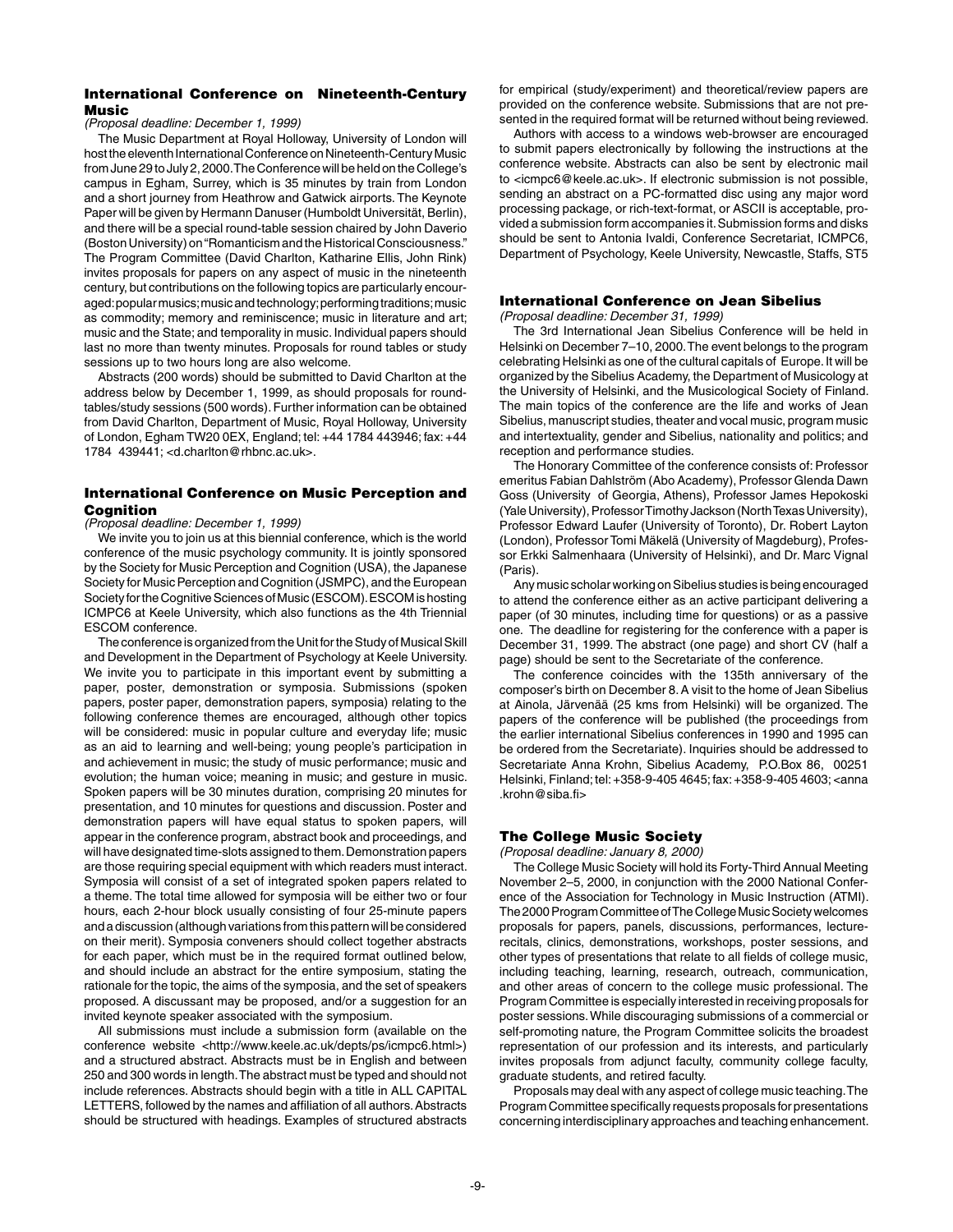Proposals may also relate to specific disciplines and areas of interest for music theory these include musical analysis, music theory pedagogy, history of music theory, music theory research, interdisciplinary topics with music theory, and the use of technology with music theory. Also, lecture-recitals in analysis and performance are encouraged. All presenters—including panelists—must be members of The College Music Society at the time of the annual meeting and must pay meeting registration fees.

The Program Committee will conduct a blind review of proposals. Please note that where technology is the central subject matter, proposals may be referred to the ATMI Program Committee. There are several specifics to follow, and incomplete proposals (including single copies of abstracts or cassette tapes), faxed proposals, proposals that do not adhere to the guidelines, and proposals postmarked after the deadline are unlikely to be reviewed. Please check the CMS website <http://www.music.org> for complete information.

#### Beatles 2000 Conference

*(Proposal deadline: January 31, 2000)*

The first interdisciplinary World Conference on the Beatles will be held at the University of Jyväskylä, Department of Music on June 15–18, 2000. Jyväskylä is the principal city in the central region of Finland. Together with its surroundings, the city is inhabited by some 100,000 people and is located on Lake Paijanne in the heart of one of the Finnish lake districts. The world-famous architect Alvar Aalto has greatly contributed to creating the modern appearance of Jyväskylä, and the conference building is designed by him. Travel connections to Jyväskylä are good by air, rail, and road from both Helsinki and Turku.

Since the aim of the conference is to provide a forum for all Beatles scholars, regardless of orientation and perspective, the Conference has no specific theme. However, we encourage proposals relating especially to the following broad topics: the roots and heritage of the Beatles; the Beatles as a cultural phenomenon, with respect to the 1960s in particular; the position of the Beatles within popular/rock music; the reception of the Beatles in the world; making music — songwriting, arranging, recording, mixing, releasing; individual songs and/or albums; musical style and its change. We also welcome proposals that broaden the scope of study beyond the prevailing research orientations with different branches of psychology (cognitive, social, psychoanalysis) and historical research (source-criticism, manuscript and sketch studies).

The format for the submission of proposals can be found on the website <http://www.jyu.fi/musica/b2000/>. Proposals should be sent to the Conference Secretariat Ms. Terhi Nurmesjarvi, BEATLES 2000 Conference, University of Jyväskylä, Department of Music, P.O. Box 35 (M), FIN-40351 Jyväskylä, FINLAND; <nuteka@cc.jyu.fi>. All proposals will be reviewed by the Scientific Committee: Yrio Heinonen, University of Jyväskylä (Finland), Chair; Alf Bjornberg, University of Gothenburg (Sweden); Markus Heuger, University of Cologne (Germany); Gary Kendall, Northwestern University (Evanston, Illinois, USA); Richard Middleton, University of Newcastle (England); Sheila Whiteley, University of Salford (England).

#### Canadian University Music Review

The *Canadian University Music Review*, a peer-reviewed, international journal about music, invites contributions in all areas of musical scholarship (musicology, music theory, ethnomusicology, etc.). We are particularly interested in publishing essays that address current issues within the respective disciplines, but will consider any firstrate scholarship. The most recent issue includes articles by Beverley Diamond, John Shepherd, David Gramit, and David Beach. The issue in press, guest-edited by Robert Witmer and Beverley Diamond, is a special issue devoted to essays by ethnomusicologists on cultural production, mediation, and performance.

The review publishes articles in both English and French. Contributors need not be Canadian, nor do articles have to deal with Canadian topics. Contributions should be sent to James Deaville or Susan Fast, School of Art, Drama & Music, McMaster University, Hamilton, Ontario, L8S 4M2, Canada. We also invite subscriptions, at the rate

of \$40 Canadian for one year (two issues). For subscriptions, contact Becker Associates, Box 507, Station Q, Toronto, Ontario, M4T 2M5, Canada.

#### Journal of the Royal Musical Association

In February 1999, Nicholas Cook succeeded Andrew Wathey as editor of *Journal of the Royal Musical Association*, and he is encouraging SMT members to think about submitting their work to *JRMA*.

One of the world's longest-established musicological journals (going back to 1875), *JRMA* is published by Oxford University Press. Its editorial policy is to publish outstanding articles in fields ranging from historical and critical musicology to theory and analysis, ethnomusicology, and popular music studies. *JRMA* plays an important role in the dissemination of knowledge across the discipline, and therefore it welcomes work that communicates specialist perspectives to a broad readership while at the same time maintaining the highest scholarly standards. *JRMA* appears twice a year, but submissions may be made at any time.

Send submissions to Nicholas Cook, Department of Music, University of Southampton, Highfield, Southampton SO17 1BJ, UK; submissions may be sent as e-mail attachments to Nicholas Cook <ncook@soton .ac.uk>. Instructions for authors, together with other details, may be found on the *JRMA* homepage <http://www.oup.co.uk/roymus>. You do not need to be a member of the Royal Musical Association to publish in *JRMA*.

## UPCOMING CONFERENCES AND SYMPOSIA

#### Music Theory and Analysis 1450–1650

*(Conference, September 23–25, 1999)*

A conference on "Music Theory and Analysis, 1450–1650" will take place September 23–25,1999 at the Université catholique de Louvain at Louvain-la-Neuve (Belgium). Its purpose is to bring together musicologists interested in the theory and analysis of Western music between 1450 and 1650 and in the interrelationship of the two disciplines.

The colloquium "Music Theory and Analysis 1450–1650" coincides with the opening of the exhibition "The Treasures of Alamire: Music and Miniatures in the Time of Charles V (1500–1535)," organized by the Alamire Foundation at the Katholieke Universiteit at Leuven <http://fuzzy.arts.kuleuven.ac.be/alamire/>. A visit will be arranged on Sunday, September 26, 1999 for participants who wish to attend the exhibition. Contact and practical information: Anne-Emmanuelle Ceulemans, Unité de musicologie, Collège Erasme, 1, Place Blaise Pascal, B-1348 Louvain-la-Neuve (Belgium); tel: + 32 10 47 26 68; fax: + 32 10 47 48 70; <ceulemans@musi.ucl.ac.be> The conference website is: <http://www.fltr.ucl.ac.be/FLTR/ARKE/MUSI/entermusi .html>.

# International Association for Semiotic Studies

*(Conference, October 6–11, 1999)*

The 7th International Congress of the International Association for Semiotic Studies meets at the Technical University of Dresden, Germany, October 6–11, 1999. The theme is "Sign Processes in Complex Systems," and there will be numerous music-semiotic papers, including a panel session on "Music and Media." Among the featured speakers are Umberto Eco and other well-known semioticians. For more information, contact Gloria Withalm, Institute of Socio-Semiotic Studies, Waltergasse 5/1/12, A-1040 Vienna; <gloria.withalm@uni.-ak .ac.at>; the IASS website is <http://vhf.msh-paris.fr/escom/AIS/7IASS-99/7iass-intro.html>.

# CMS / ATMI

*(Conference, October 14–17)*

The annual joint meeting of CMS/ATMI will be held October 14–17 in Denver, CO, at the Hyatt Regency Hotel.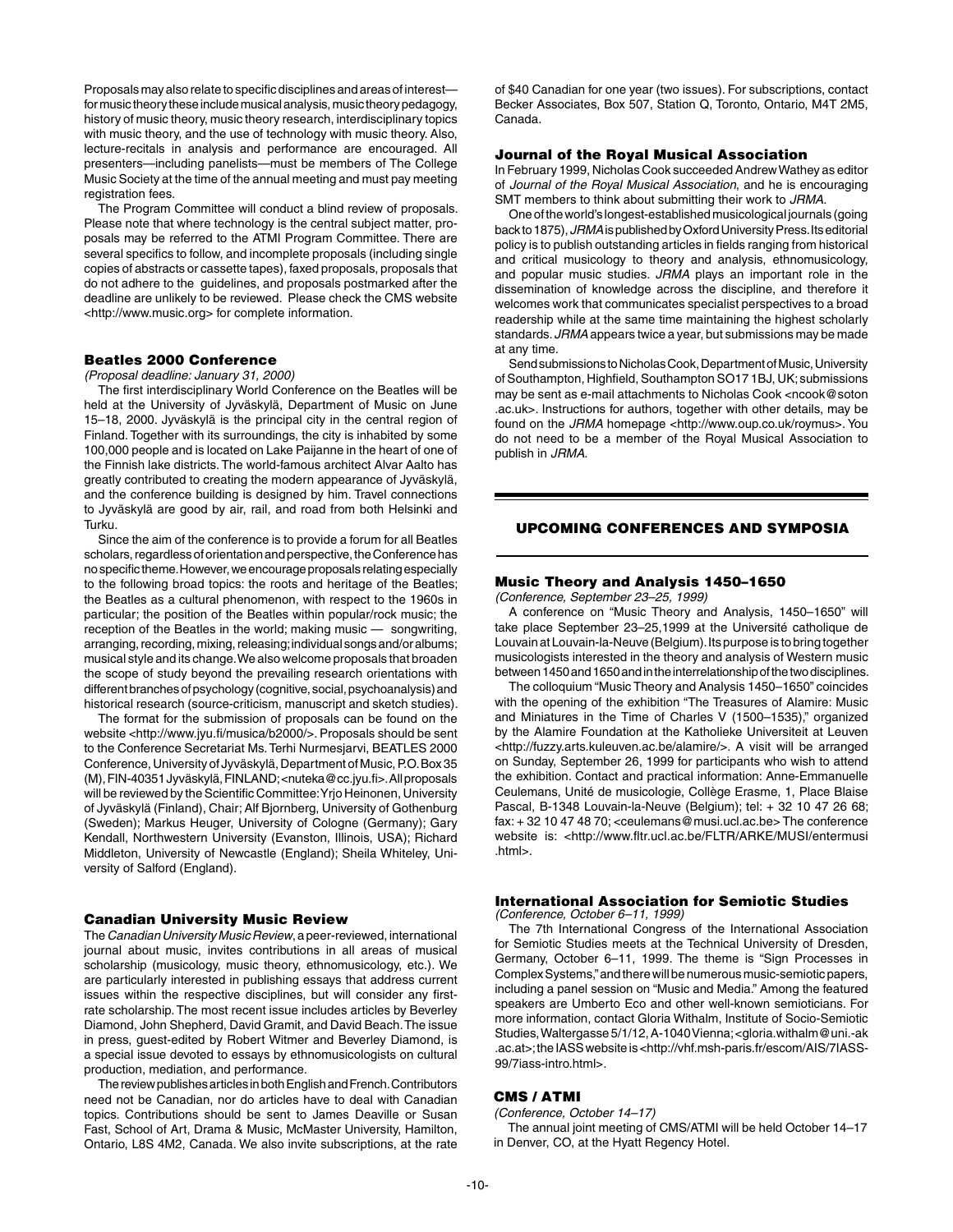The CMS program brings its usual diversity of enticements. Bruno Nettl, Emeritus Professor of Music and Anthropology of the University of Illinois, will present the fifth annual Robert M. Trotter lecture. His address is entitled "Preserving Musical Cultures: Contemplations and Confessions." On Saturday, October 16, at 8:00 p.m. in Corkin Hall at the Houston Fine Arts Center of the University of Denver, CMS is presenting "A Festival of Balinese Music and Dance." In the plenary session, Susan Lewis, Senior Vice President for Communications for the Recording Industry Association of America, will give ATMI and CMS members updates on music and technology and how the music industry is using technology to enhance performers' ability to reach audiences and create exciting new ways to enjoy music. This year's ATMI conference features a Technology poster session: Developing New Software for the Music Theory Curriculum. Another highlight features the use of technology in creating animated music analyses with QuickTime, MoviePlayer, and Electrifier Pro; and placing sound and notation in web-based courses.

 For details, consult the CMS website <http://www.music.org> or contact the National Office of The College Music Society at 202 West Spruce Street, Missoula, MT 59802, (800) 729-0235 or (406) 721-9616, fax (406) 721-9419; <cms@music.org/>.

## Analysis in Europe Today

*(Conference, October 21–24, 1999)*

The Fourth European Music Analysis Conference will be hosted by Rotterdams Conservatorium in conjunction with the Dutch Society for Music Theory, and will be held in Rotterdam on October 21–24,1999. The Conference's theme — "Analysis in Europe Today" — will be explored in a number of analytical symposia, round-table discussions and other sessions. In addition, there will be an all-day plenary session "Analysis in Europe Today: The Different Traditions"; among other things, this will present the results of a European-wide survey on teaching practices and research activity in theory and analysis. Conference delegates will also be able to attend a number of concerts, including a performance by Irvine Arditti of Ligeti's Violin Concerto with the Rotterdam Philharmonic Orchestra conducted by Reinbert de Leeuw. During the conference the International Gaudeamus Competition for young composers and performers of contemporary music will take place.

Further information can be obtained from: Patrick van Deurzen, Analysis in Europe Today, Rotterdams Conservatorium, Pieter de Hoochweg 222, 3024 BJ Rotterdam, Holland; tel: +31 (0)10 213 3197; fax: +31 (0)10 413 1222; <pdeurzen@xs4all.nl>.

#### New Directions in Josquin Scholarship

*(Conference, October 29–31, 1999)*

The Music Department of Princeton University will host a three-day International Conference on Josquin des Prez (d.1521), on October 29–31,1999. This conference is supported by a Collaborative Research Grant from the National Endowment for the Humanities. In addition to eight discussion sessions and round tables (to be held in Taplin Auditorium in Fine Hall), the event will feature a concert and a workshop on performance-related issues with The Binchois Consort, directed by Andrew Kirkman. The conference will take place six days before the 1999 National Meeting of the American Musicological Society (Kansas City, Missouri, November 4–7, 1999).

The aim of this International Conference is to provide a forum for new directions in Josquin scholarship. Twenty-six contributors will present studies on topics such as the following: reader- and listeneroriented interpretations of music by Josquin; Josquin's audience: horizons of expectation, interpretive strategies, repertories; Josquin and contemporary musical aesthetics; Josquin and the concept of musical genius; Josquin and contemporary music-historical awareness; Josquin and the emergence of "the composer's anecdote"; "doubtful" and "spurious" compositions: what do they tell us about perceptions of Josquin?; Josquin and contemporary views on the musical work, authorship, canon, and attribution; Josquin and music historiography from the eighteenth century to the present; and Josquin and cultural politics — today and in the past.

Queries and communications regarding registration and local arrangements should be addressed to Linda J. Clos, Center for Visitors

# Percy G. Adams Article Prize

*(Competition deadline: December 1, 1999)* The Southeastern American Society for Eighteenth-Century Studies (SEASECS) invites submissions for its annual article competition, the Percy G. Adams Article Prize. The Society will give an award of \$500 for the best article on an eighteenth-century subject published in a scholarly journal, annual, or collection between September 1, 1998 and August 31, 1999. Authors must become members of SEASECS. Articles may be submitted by the author or by others acting in her/his behalf. Submissions written in a language other than English must be accompanied by an English translation. The interdisciplinary appeal of the article will be considered but will not be the sole determinant of the award. Please submit articles in triplicate, postmarked by 1 December 1999 to Calhoun Winton, Dept. of English, University of Maryland, College Park, MD 20742.

Journal editors and others submitting articles on behalf of authors are requested to inform the author of the requirement that the winner join, or be a member of, SEASECS.

and Conference Services, 71 University Place, Princeton, NJ 08544; tel: (609) 258 6116; fax: (609) 258-4656; <ljclos@princeton.

edu>. All queries regarding the conference program should be addressed to Rob C. Wegman, Department of Music, Woolworth Center of Musical Studies, Princeton University, Princeton, NJ 08544, USA; voice (609) 258-4248; dept: (609) 258-4241; fax: (609) 258 6793; <rwegman@phoenix.princeton.edu>.

#### American Musicological Society

*(Conference, November 4–7)*

The 1999 Annual Meeting of the American Musicological Society will be held in Kansas City, Missouri at the Hyatt Regency Crown Center, from Thursday November 4 through Sunday November 7, 1999. The meeting will be hosted by the University of Kansas at Lawrence and by a local arrangements committee representing the University of Kansas, University of Missouri-Kansas City, University of Missouri-Columbia, Rockhurst College, Kansas State University, and Wichita State University. Check <http://www.sas.upenn.edu/music/ams/kcnl. html> for details.

## The Burgundian-Hapsburg Court Complex of Music Manuscripts (1500–1535) and the Workshop of Petrus Alamire

*(Conference, November 25–28, 1999)*

In connection with the exhibition "The Treasures of Alamire," the Alamire Foundation (Department of Musicology, K.U.Leuven, Belgium) is organizing an international conference that will focus specifically on the manuscripts from Petrus Alamire's workshop. During this conference scientists from different disciplines will bring together and exchange the results of their research on this court complex of music manuscripts. Herbert Kellman (University of Illinois) will give the opening lecture. Among the speakers: Willem Elders (Utrecht), David Fallows (Manchester, UK), Barbara Haggh (University of North Texas), Honey Meconi (Rice University), Richard Sherr (Smith College), Martin Staehelin (Göttingen), and Dagmar Thoss (Universität Wien). Complete information about the conference is posted on the Alamire website <http://fuzzy.arts.kuleuven.ac.be/alamire>.

#### Music of Amy Beach

*(Conference, December 5, 1999)*

A conference devoted to the music of Amy Beach will be held at Mannes College of Music on Sunday, December 5, 1999. The conference will coordinate efforts of musicologists, music theorists, and performers in exploring specific works by Beach. Each session will consist of papers devoted to analytic, stylistic, and contextual explorations of a single composition of Beach's, along with a performance of the composition discussed. For further information, please contact Adrienne Block and Poundie Burstein at <AMYBEACH@aol.com>.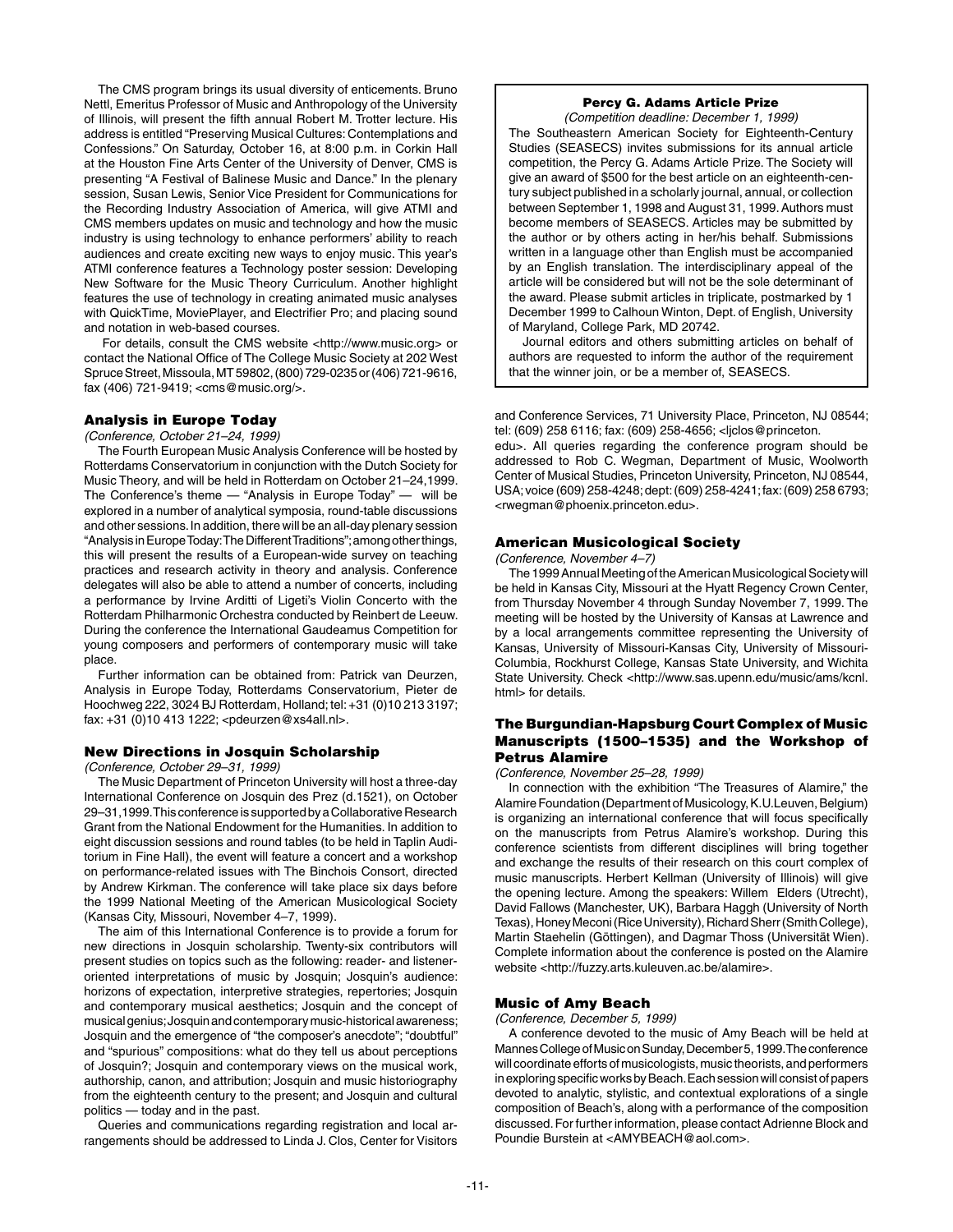## Béla Bartók International Congress

*(Conference, March 23–29, 2000)*

The University of Texas at Austin is sponsoring the "Béla Bartók International Congress: End of Century Celebration of Bartók's Life and Work," March 23–29, 2000. The Congress will celebrate the turn of the century with performances and lectures on the life and work of the Hungarian composer Béla Bartók. Because of the broad scope of accomplishments of this creative genius—as composer, musicologist, musical folklorist, pianist, pedagogue, music critic, music editor, linguist, and humanitarian—the Congress has drawn the attention and participation of international scholars and performers such as Benjamin Suchoff (former Trustee of the Bartók Estate), László Somfai (Director of the Budapest Bartók Archives), György Sándor (Juilliard School of Music, former pupil of Bartók), Robert Mann (formerly Juilliard String Quartet), Elliott Antokoletz (Bartók scholar, University of Texas at Austin), and János Kárpáti (Ferenc Liszt Academy, Budapest). For information, see our web page at <http//www.utexas.edu/cofa/music/ bartok2000> or send an e-mail to: <br/>bartok2000@mail.music.utexas .edu.>

#### news from regional theory societies

#### Canadian University Music Society

The 1999 Annual Conference of the Canadian University Music Society was held jointly at Bishop's University and Université de Sherbrooke, from Wednesday evening June 9 to Saturday June 12, 1999. The Program Committee presented a balanced program organized around the overall conference themes of "Space and Place," "Heritage and Identities," and "Education and Social Cohesion." The conference program can be found on the CUMS website at <http://www.upei. ca/~cums/index.html>.

Current membership dues run from July 1, and are \$46 (Canadian) for regular members and \$25 for students, independent scholars, and retired persons. Membership applications should be sent to CUMS, Box 507, Station Q, Toronto, Ontario, M4T 2M5, Canada. Members receive *The Canadian University Music Review*, a journal with a Canadian emphasis, containing refereed articles on a wide range of musical topics, as well as reviews of current books and records; the biennial CUMS Directory, providing a complete listing of full- and part-time personnel teaching in departments, schools and faculties at some forty-one Canadian universities offering degree programs and courses in music; and the CUMS Newsletter, published in late fall and in the spring.

#### Florida State University Theory Forum

This year's FSU Theory Forum was held Saturday, April 10, 1999. Included on the program were the following papers: "Three In One: The Hexachordal Trinity in Hildegard's *Symphonia*" (Sheila Forrester), "Andreas Werckmeister's Systems of Temperament: An Analysis and Comparison" (Ellen Archambault), "The Elided  $\hat{2}$  and Hybrid Harmony in Rachmaninoff" (Rob Cunningham), "Structural and Dramatic Impacts of Cadential Interventions" (Gabe Fankhauser), "Musical Structure, Text Setting, and Pitch Emphasis in Arnold Schoenberg's *Dreimal Tausend Jahre*, Op. 50a" (Thomas Couvillon), and "Repetition and Interval Pairing as Formal Process in Joan Tower's *Island Prelude*" (Sarah Reichardt). In addition to these papers, Prof. Robert P. Morgan (Yale University) presented the keynote address, entitled "The Concept of Unity as an Analytical Category."

Plans for next year's forum are underway. A proposal deadline will be posted to the SMT-list later this fall. Contact Bryan Richards <blr8942@garnet.acns.fsu.edu>.

## Georgia Association of Music Theorists

Georgia Association of Music Theorists (GAMUT) is a regional music theory society whose purpose is to advance music theory in Georgia, to create a forum for the exchange of ideas relative to the teaching of

music theory, and to provide opportunities for professional growth and development through seminars, presentations, workshops, and other means. GAMUT meets annually, and membership is open to anyone with an interest in music theory. Membership dues, which include the annual meeting registration fee and subscription to the *GAMUT* Journal, are \$25 for regular members, \$30 for dual members (same address, one mailing), and \$15 for students and retired faculty. Please visit our website <http://www.emory.edu/MUSIC/gamut1.html>, or link to it via the SMT Regional Societies Page.

GAMUT held its 1999 annual meeting at Georgia State University in Atlanta on April 23–24. The 2000 GAMUT meeting will be held February 18–19 at Agnes Scott College in Decatur, Georgia. The keynote speaker for the conference will be Cynthia Folio, who will speak on analysis and performance. Proposals on any topic related to music theory are welcome. Proposals on the topics of analysis/performance and music theory pedagogy are especially encouraged. Please mail proposals to Ted Mathews, GAMUT Program Chair, Music Dept., Agnes Scott College, 141 East College Ave., Decatur, GA 30030. Postmark deadline is November 1, 1999. Officers for 1999–2000 are: President, Ron Squibbs (Georgia State University); Secretary, David Marcus (Clark Atlanta University); Treasurer, Stefanie Crumbley (University of Georgia); Program Chair, Ted Mathews (Agnes Scott College); GAMUT Journal Editor, Kristin Wendland (Emory University/Morris Brown College); and Webmaster, Erick Emde.

The new issue of *GAMUT* (Volume 9) is now available. Contents include "Some Personal Observations on Aural Skills," Robert Gauldin (The Eastman School of Music), which was the Keynote Address at the March 1998 annual meeting of GAMUT; and articles by Brandon Derfler (University of Washington), Ellen J. Archambault (Florida State University), Joelle Welling (McGill University), and Stephanie Crumbley (University of Georgia). Also included is a sampling of papers read as part of the SMT Committee on Diversity Special Session, "Expanding the Analytical Canon: A Practicum," at the 1997 annual meeting in Phoenix.

*GAMUT* is published annually in the spring and welcomes articles dealing with all aspects of music theory, including pedagogy, analysis, history, and book reviews. Contributors should submit three copies anonymously with an identifying cover letter and a short abstract of the article. Manuscripts should be double-spaced with 1-inch margins. Documentation must be complete. Musical examples, tables, and diagrams must be camera-ready. Copyright privileges, if required for publication, should be secured in advance. The submission deadline for articles is July 1. The subscription price is \$10 for individuals (overseas and Canada \$15) and \$25 for libraries and institutions. Please address all inquiries for subscriptions, back issues, proposals for reviews, or any other responses and communications to: Kristin Wendland, GAMUT Editor, Department of Music, Emory University, 1804 North Decatur Road, Atlanta, GA 30322.

## Indiana University Graduate Theory Association

During the spring 1999 semester, IU GTA members continued to work with faculty in planning the ongoing Music Theory Colloquium Series. Two of our sessions featured visitors to the IU Bloomington campus. In January, Dr. William Drabkin presented a lecture entitled "The Distribution of Roles Among the Voices: On Beethoven's Writing for Cello and Piano," and in March, Dr. Eero Tarasti gave a presentation on his work on musical semiotics. Two of our faculty members gave presentations on their own research: in January, Dr. Robert Hatten presented a paper, "Gesture as Premise: Interpreting Form and Meaning in Schubert's Piano Sonata in A Minor, D.784," and in April, Dr. Marianne Kielian-Gilbert gave a multimedia presentation entitled "Getting Under the Skin: Music, Gender, and Interpretive Reversal." Two other colloquia, a question-and-answer session and a round-table discussion of selected articles, were organized by M.M. and Ph.D. students in the music theory department. During the 1999–2000 academic year, GTA members will continue to participate in organizing the Colloquium Series, as well as planning the eleventh biennial IUGTA theory symposium. Information about IUGTA can be found at our website <http://www.music.indiana. edu/som/theory/gta/gta.htm>.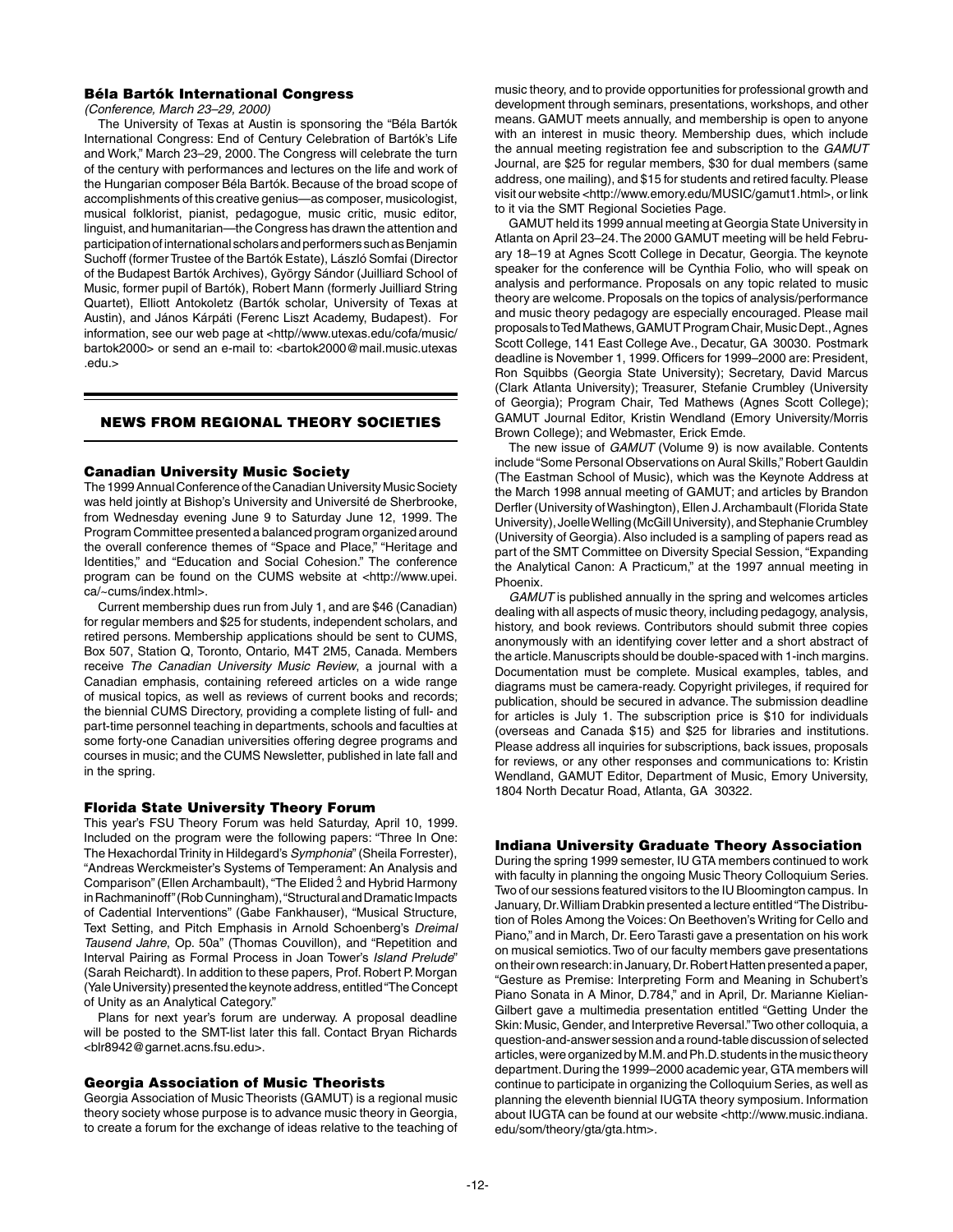## McGill Symposium

The McGill MGS Symposium took place March 6–7. A total of seven papers were presented by students from Canadian universities. The keynote speaker was Dr. David Davies, Faculty of Philosophy, who spoke on "Performance, Art and Performance Art." The keynote address was followed by a round-table discussion of Jerrold Levinson's *Music in the Moment.* For information about next year's Symposium, send an e-mail to <mgs@music.mcgill.ca>. The website is located at <www .music.mcgill.ca/newHome/mgs/index.html>.

## Midwest Graduate Music Consortium

The Midwest Graduate Music Consortium held its Third Annual Meeting on the campus of the University of Chicago, April 23–24, 1999. Eleven papers and four compositions were presented by graduate students from the University of Wisconsin, the University of Chicago, Indiana University, Harvard University, and the Massachusetts Institute of Technology. Paper topics covered the full gamut of current musical scholarship, including sessions on Machaut's Motets, Popular Music, Nineteenth-Century Music, Rationality and Autonomy, and Interdisciplinary Influences. A lively keynote address on "The Dramaturgy of Excess" in Peter Sellars's production of *The Marriage of Figaro* was given by Prof. David Levin (Germanic Studies, University of Chicago). Adrian P. Childs (University of Chicago) served as program chair for the conference, while local arrangements were coordinated by Ryan Minor (University of Chicago).

The Midwest Graduate Music Consortium is a collaboration between graduate students at the University of Wisconsin–Madison and the University of Chicago. The Fourth Annual Meeting will be held in Madison in the spring of 2000. For additional information, please contact program chair Karen Bottge at <kmbottge@students.wisc .edu>.

## Music Theory Midwest

The Tenth Annual Conference of Music Theory Midwest took place May 14–15 at Butler University in Indianapolis. Twenty-four papers and a six-item poster music pedagogy session were presented, as well as a keynote address by Bruno Nettl (University of Illinois—Urbana-Champaign) entitled "Theory as a National Emblem: The Persian Radif in World Music."

The 2000 meeting will be held May 19–21 at the Lawrence University Conservatory of Music in Appleton, Wisconsin. David Loberg Code (Western Michigan University, School of Music, Kalamazoo, MI 9008; <code@wmich.edu>) is chair of the program committee, which includes Marianne Kielian-Gilbert (Indiana University), Julian Hook (Indiana University), Elizabeth Sayrs (Valporaiso University), and Michael Cherlin (University of Minnesota). Gene Biringer (Lawrence University Conservatory of Music, Appleton, WI 54912 <Gene.D.Biringer@ lawrence.edu>) will head local arrangements. For announcements on deadlines for submission, or other society updates, please see the MTMW website for further information <www.w.mich.edu/mus-theo/ mtmw.html>

MTMW officers for 1999–2000 include: Michael Cherlin (University of Minnesota), president; Daniel Jacobson (Western Michigan University <daniel.jacobson@wmich.edu>), secretary; Justin London (Carleton College), Treasurer. The area representatives are: Gregory Proctor (The Ohio State University), Robert Gjerdingen (Northwestern University), Nancy Rogers (University of Iowa), and Deron McGee (University of Kansas). Julian Hook (Indiana University) and Michael Jones (University of Iowa) are the student representatives.

MTMW welcomes members from all geographic areas. Annual dues are \$10 (regular), \$15 (joint), and \$5 (student/emeritus), and may be sent to the Treasurer, Justin London, Music Department, Carleton College, Northfield, MN 55057; <jlondon@carleton.edu>.

# Music Theory SouthEast

The annual meeting of Music Theory SouthEast was held at Davidson College on March 12–13, 1999. Paper sessions included Pitch-Set Theory and Other Issues in Twentieth-Century Music (Daniel Bertram, Yale; Christoph Neidhofer, Harvard; Akane Mori, Hartt School of Music),

# Future SMT Meetings

| 1999 | November 10-14       | Atlanta, Georgia (Renaissance     |
|------|----------------------|-----------------------------------|
|      |                      | Atlanta Hotel Downtown)           |
|      | $2000*$ November 1-5 | Toronto, Canada (Sheraton Center) |
| 2001 | November 7-11        | Philadelphia, Pennsylvania        |
| 2002 | Columbus, Ohio       | (joint meeting)                   |
|      |                      |                                   |

\*The 2000 conference is a joint meeting with the American Musicological Society, the American Musical Instrument Society, the Association for Technology in Music Instruction, the Canadian Association of Music Libraries, Archives, & Documentation Centers, the Canadian Society for Traditional Music, the Canadian University Music Society, the College Music Society, the Lyrica Society, the Society for Ethnomusicology, the Historic Brass Society, the Society for Music Perception and Cognition, the Canadian and U.S. Chapters of the International Association for the Study of Popular Music, and the Sonneck Society for American Music.

Rational Approaches to the Analysis of Tonal Music (John Crotty, West Virginia University; Richard Williamson, Anderson College), Schenker's Method in the Analysis of Romantic-Era Music (D'Ette Bollinger, Ohio State University; Robert Cunningham, Florida State University), and Late Twentieth-Century Musical Forays (Scott Robbins, Converse College; Keith Kothman, University of Miami). The program committee members were Mark Parker, Chair (Bob Jones University), John Nelson (Georgia State University), Paul Wilson (University of Miami), Jairo Moreno (Duke), Amy Carr-Richardson (East Carolina University), and Ellen Archambault (Florida State University). The local arrangements chair was Mauro Botelho (Davidson College).

The 2000 meeting will be held jointly with the Mid-Atlantic Chapter of the College Music Society and the Southeastern Chapter of the American Musicological Society on March 10–11, 2000, at the University of North Carolina-Greensboro. The local arrangements chair will be J. Kent Williams (UNCG), and the program chair will be Paul Wilson. The call for papers (see p. 8 of this newsletter) will be posted on the MTSE website: <www.uncg.edu/~jkwillia/mtse>. The Southeastern Historical Keyboard Society will also be meeting at UNCG during the same weekend.

MTSE officers for 1999–2000 are Renee McCachren, president (Catawba College); Marianne Wheeldon, treasurer (Florida State University); Amy Carr-Richardson, secretary; Thomas Huener, memberat-large (East Carolina University), and Mark Parker, member-at-large. Membership is open to interested persons from any region. Annual dues are \$10 (\$5 for students).

# Music Theory Society of New York State

The 27th annual meeting of the Music Theory Society of New York State was hosted by the School of Music at Ithaca College on April 10–11, 1999. The local arrangements coordinator was William Pelto. The program included sessions on Robert Schumann, Analysis of Twentieth-Century Music, Reappraising the #IV (V) Hypothesis, Pedagogical Approaches, Jazz and Popular Music, and a poster session demonstrating the applications of *Authorware* in the music theory classroom. In response to the generous offer of the outgoing Treasurer of SMT, Cynthia Folio, Matthew Santa was presented with a set of *Music Theory Spectrum* for the best student paper presented during the 1998 annual meeting. The 1999 program committee, chaired by Craig Cummings (Ithaca College), included Cynthia Folio (Temple University), Deborah Kessler (Hunter College of CUNY), Edward Murray (Cornell University), Jocelyn Neal (Eastman School of Music), and Timothy Nord (Ithaca College).

David Gagné (Queens College of CUNY) succeeds Mary I. Arlin as MTSNYS President. Wayne Alpern (CUNY Graduate Center) and Cynthia Folio (Temple University) were elected to the board. The continuing board members are Mark Anson-Cartwright (Hofstra University), vice president; Daniel Harrison (University of Rochester), secretary; George Fisher (NYU), treasurer; with Robert Gauldin (Eastman School of Music), and Marva Duerksen (CUNY Graduate Center).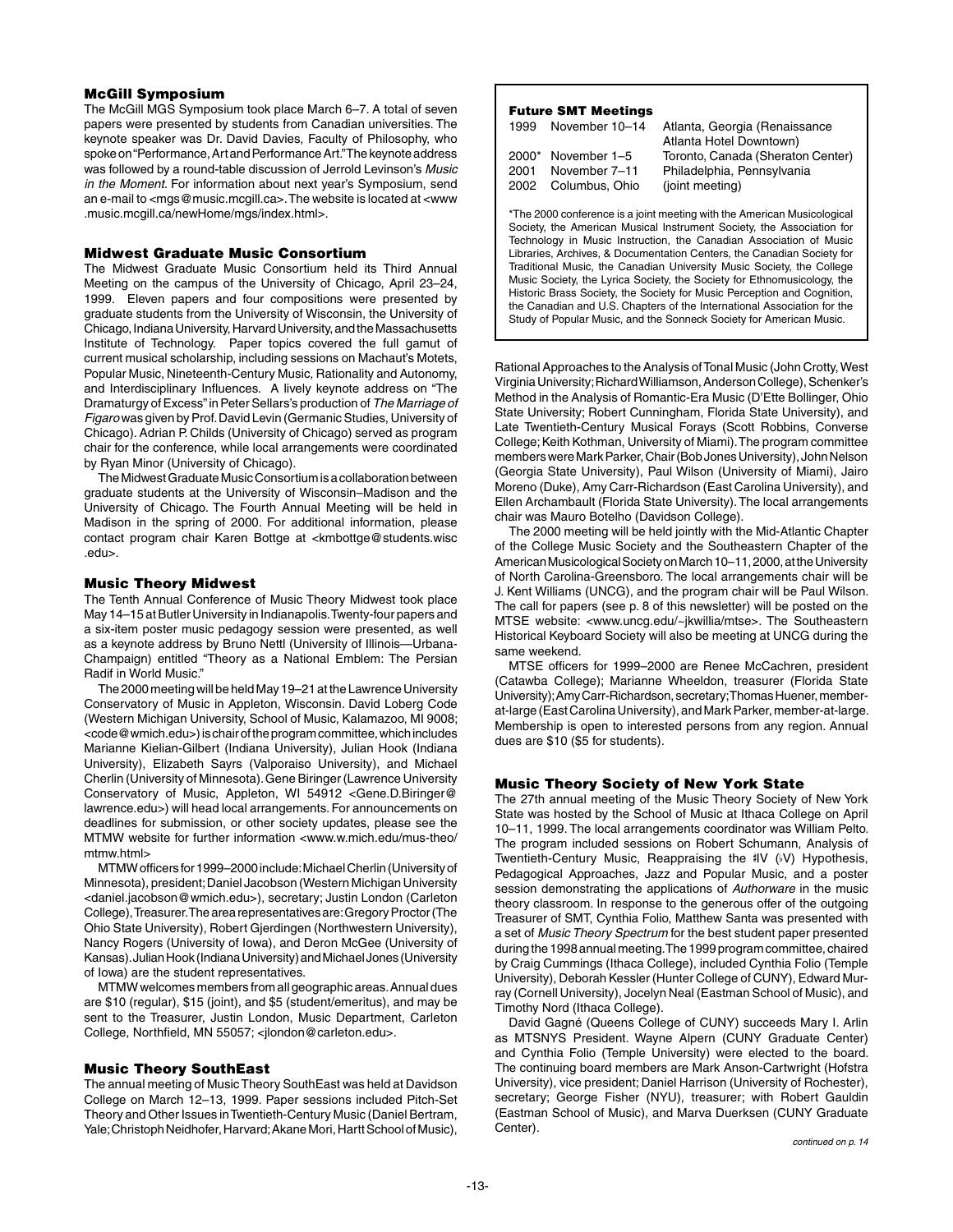The 2000 meeting of MTSNYS will be hosted by New York University on April 8–9. The committee invites proposals for papers and presentations on any topic. Areas of particular interest are 1) Music and cinema, 2) Analysis of the music of "downtown" NYC composers, from Cowell to Bang on a Can, 3) Music and metaphor, and 4) Analysis symposium on Haydn's String Quartets, op. 76. Proposals must be postmarked by October 1, 1999 and should be sent to Poundie Burstein, MTSNYS Program Chair; Music Department, Hunter College of CUNY, 695 Park Avenue, New York, NY 10021. The guidelines for the submission of proposals are posted on the MTSNYS website <http:// www.ithaca.edu/music/music3/mtsnys>.

Submissions for *Theory and Practice*, the MTSNYS journal, should be sent to Taylor Greer, *Theory and Practice* Editor, School of Music, Penn State University, State College, PA 16802. Since *Theory and Practice* uses blind review, please send three copies anonymously with an identifying cover letter. Back issues of the journal may be requested from the subscriptions manager, Joel Galand, 205 Todd Union, University of Rochester, Rochester, NY 14627. Membership in MTSNYS is open to all persons interested in any aspect of music theory. Applications for membership, which includes a subscription to *Theory and Practice*, should be addressed to the Secretary of the Society, Daniel Harrison, 205 Todd Union, University of Rochester, Rochester, NY 14627, or using the form contained on the MTSNYS website. The membership year for MTSNYS is the academic year July 1–June 30; dues are \$22 (individual), \$12 (student/retired), and \$28 (joint); members outside the US, please add \$5.

#### New England Conference of Music Theorists

The fourteenth annual meeting of the New England Conference of Music Theorists was held at Harvard University on March 27–28, 1999. David Cohen (Harvard University) was local arrangements coordinator in addition to his duties as NECMT Treasurer. The program committee was Michael Schiano (Hartt School of Music), chair; Deborah Burton (Harvard University), Hali Fieldman (University of Missouri at Kansas City), and Gerald Zaritzky (New England Conservatory), *ex officio*. The program featured a number of text-setting studies from Schubert Lieder to twentieth-century opera. Two superb keynote events contributed to this theme. Peter Westergaard explored "What Song Cycles Do" in an elegant address, and Janet Schmalfeldt (Tufts University), pianist, and Richard Lalli (Yale School of Music), baritone, presented a glorious recital, co-sponsored by NECMT and the Harvard University Department of Music. The duo performed seven Schubert Lieder and the entire Schumann *Dichterliebe,* and Janet Schmalfeldt played Schubert's piano gems *Sechs Moments Musicaux*. Other topics covered such diverse

topics as Schoenberg's "Vagrant Chords" in Webern, embodiment in Beethoven, a Marxian approach to Schubert, intelligibility in Feldman, improvisation in Cannonball Adderley, and the rhythmic theory of Harburger.

In response to the generous offer from SMT (through outgoing Treasurer Cynthia Folio) of two complete sets of *Music Theory Spectrum*, NECMT held a competition for "Best Presentation by a Student." This year's student presentations were especially fine, and this posed a real challenge to the program committee. They decided to give two awards this year, and the winners were Edward Gollin (Harvard University) for "Text, Context, and Conceptions of Distance in Schubert's 'In der Ferne'" and Mark Janello (University of Michigan) for "The Edge of Intelligibility: Time, Memory, and Analytical Strategies for the Clarinet and String Quartet (1983) by Morton Feldman."

NECMT 2000 will be held at Brandeis University on March 24–25, 2000. The program committee consists of James Baker (Brown University), chair, Ramon Satyendra (Yale University), and Catherine Hirata (Columbia University). The program committee's Call for Papers will be presented on the NECMT website in the near future <http://mario.harvard.edu/necmt/index .html>.

Deborah Stein (New England Conservatory) succeeds Gerald Zaritzky as NECMT President. David Cohen begins his second term as treasurer, and Janet Hander-Powers continues her first term as secretary. Our website, with all information about joining NECMT and participating in future conferences is <http://mario.harvard.edu/necmt/index.html>. The web page was developed and is maintained by Edward Gollin (Harvard University). Any questions should be addressed to Deborah Stein: <dstein@world.std.com> or (617) 469-2490.

## Oklahoma Music Theory Round Table

The Oklahoma Music Theory Round Table will meet in October at the University of Oklahoma. For more information, please contact Ken Stephenson, USPS: The University of Oklahoma, Norman, OK, 73019; (405) 325-2081; e-mail <kstephenson@ou.edu>.

## Pacific Northwest Graduate Students' Conference

The 1999 Pacific Northwest Graduate Students' Conference will take place at the University of British Columbia on October 15–17, 1999. A Call For Papers was distributed electronically and by post in April. For more information contact Richard Kurth, U.B.C. School of Music, 6361 Memorial Road,Vancouver, B.C., CANADA, V6T 1Z2; <rkurth@unixg.ubc.ca>.

#### Rocky Mountain Society for Music Theory

The Rocky Mountain Society for Music Theory held its sixth annual meeting jointly with the West Coast Conference of Music Theory and Analysis on April 16–18, 1999 at Stanford University. This meeting was sponsored by The Center for Computer Assisted Research in the Humanities (CCARH), The Center for Computer Research in Music and Acoustics (CCRMA), and the Music Department of Stanford University. Program committee members from RMSMT were Lisa Derry (Albertson College of Idaho) and Steve Lindeman (Brigham Young University). See West Coast Conference of Music Theory and Analysis for program details.

The Rocky Mountain Society for Music Theory draws its membership from the following states: Arizona, Colorado, Idaho, New Mexico, Montana, Utah, and Wyoming. For more information about the regional chapter, please visit our website <http://jan. ucc.nau.edu/~tas3/rmsmt.html> or contact: Steven Bruns, College of Music, University of Colorado at Boulder, 18th & Euclid, Campus Box 301, Boulder, CO 80309-0301; <bruns@ spot.colorado.edu>.

## South Central Society for Music Theory

The 16th Annual Meeting of the South Central Society for Music Theory (SCSMT) was held March 12–13, 1999 at the Blair School of Music of Vanderbilt University in Nashville, TN. Eleven papers were presented in three sessions: 19th-Century Topics (Jeffrey Perry, John Schuster-Craig, Kevin Swinden, and Mark McFarland), Machaut and All That Jazz (Aaminah Durrani, David Smyth, Horace Maxile, Ken Stephenson, and Robert Peck), and 20th-Century Topics (Catherine Pellegrino, Stephen Slottow, and Vincent Benitez). The program committee consisted of Laurdella Foulkes-Levy, chair (University of Mississippi), Linda Berna (student representative, Northwestern University), Mark Richardson (University of Oklahoma), and Janna Saslaw (Loyola University of New Orleans). During the business meeting, chaired by SCSMT President Kate Covington (University of Kentucky), Aaminah Durrani (Louisiana State University) was announced as the winner of the award for the best student paper, "Cadence Construction in Machaut's Two-Voice Ballades." Abstracts for all papers are available for \$5 from Kevin Swinden <kswinden@olemiss.edu>.

Tentative plans call for SCSMT 2000 to be held in New Orleans jointly with the annual meetings of the AMS Southern Chapter and the regional chapter of the Society for Ethnomusicology (SEM). Janna Saslaw has agreed to serve as the SCSMT representative on the local arrangements committee. Volunteering to serve on the program committee for 2000 were Jeffrey Perry, chair (Louisiana State University), Kevin Swinden (University of Mississippi), and Aaminah Durrani (student representative, Louisiana State University).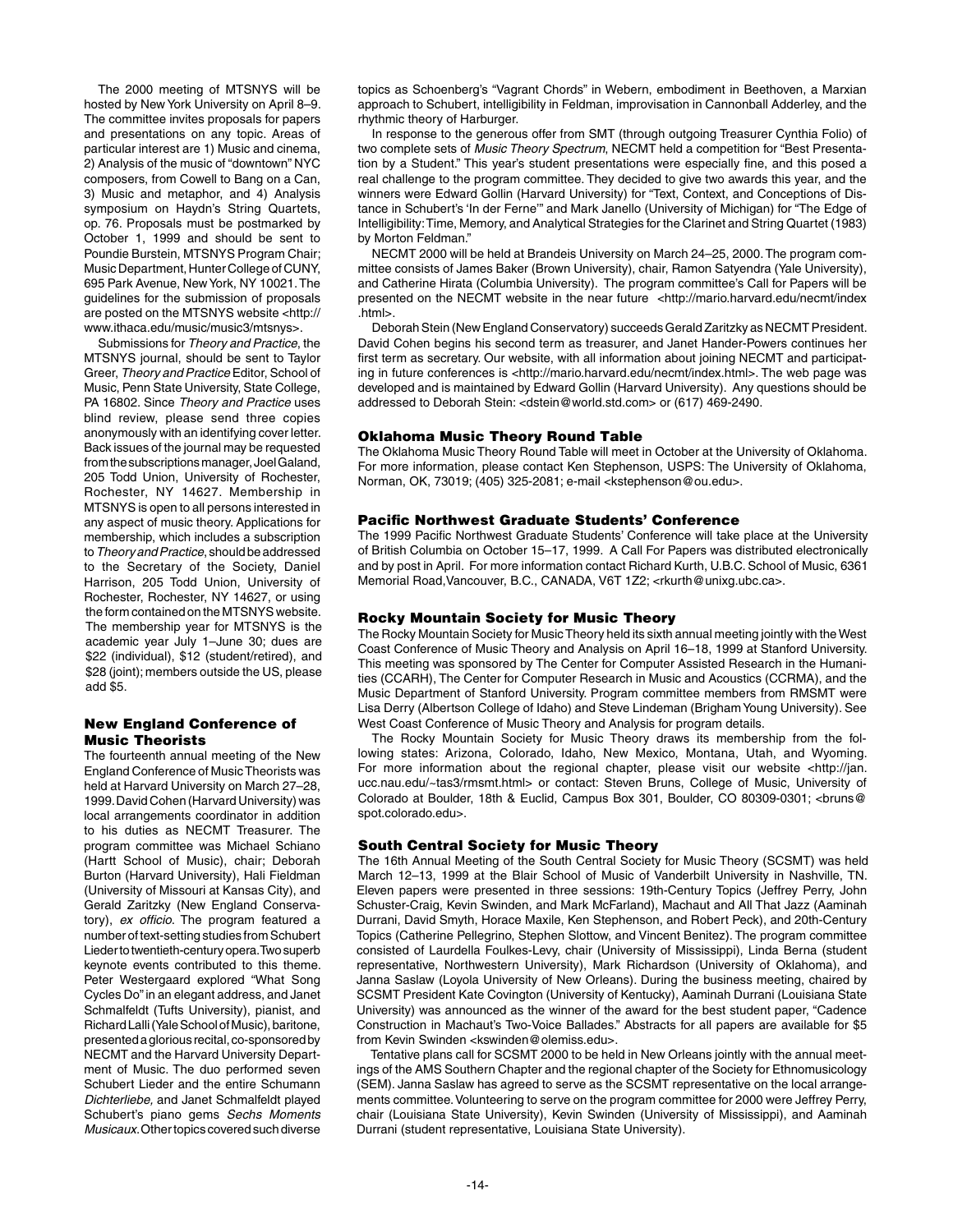SCSMT serves the states of Alabama, Arkansas, Kentucky, Louisiana, Mississippi, and Tennessee. However, membership is open to all interested music theorists, professionals or students, regardless of locality. Annual dues are \$15 (\$10 student). Officers for 1999–2000 are Mark Richardson (University of East Carolina <carrrichardsona@mail.ecu.edu>), president; Jeffrey Perry (Louisiana State University <jperry@lsu.edu>), vice president; Laurdella Foulkes-Levy (University of Mississippi <mulfl@olemiss.edu>), secretary; Kevin Swinden (University of Mississippi <kswinden @olemiss.edu>), treasurer; Timothy McKinney (University of Texas

## Texas Society for Music Theory

The 21st annual meeting of the TSMT was held March 5–6 at the University of North Texas, with local arrangements coordinated by Philip Baczewski. The program committee, consisting of Blaise Ferrandino (Texas Christian University), Cynthia Gonzales (University of Texas), Tim Koozin (University of Houston), and Douglas Rust (Southwestern University), selected seven papers for the program as well as a panel discussion on pre-college music theory; David Epstein (Massachusetts Institute of Technology) presented the keynote address, "Of Tempo, Science, and Other Things." The panel discussion proved particularly fruitful; it was organized and moderated by John Snyder (University of Houston) and featured David Hooten (McLennan Community College), Stefan Kostka (University of Texas-Austin), Robert Nelson (University of Houston), Patricia Price (High School for the Visual and Performing Arts, Houston), and Steve Werpy (University of Houston). The Herbert Colvin Award for best student paper went to Sarah Reichardt (University of Texas) for "Repetition and Interval Pairing as Formal Processes in Joan Tower's *Island Prelude*."

Next year's meeting will take place at Baylor University, with Eric Lai serving as local arrangements coordinator, on February 25–26, 2000. The keynote speaker will be David Neumeyer, of Indiana University. The deadline for proposals will be around December 15, 1999; a call for papers will be published via the usual media in the fall.

Current officers of the TSMT are James Bennighof (Baylor University), president; Blaise Ferrandino (Texas Christian University), president-elect; Don McManus (Lufkin, Texas), secretary; Doug Claybrook (Baylor University), treasurer; and members-at-large Philip Baczewski (University of North Texas), Timothy McKinney (University of Texas at Arlington), Barbara Wallace (Dallas Baptist University), and Kip Wile (Sam Houston State University). For additional information, contact Jim Bennighof, TSMT President, School of Music, P.O. Box 97408, Baylor University, Waco, TX 76798-7408; (254) 710-1417; <james\_bennighof@baylor. edu>. The TSMT's website is maintained by Philip Baczewski, and is located at <http://tsmt .unt.edu/>.

## West Coast Conference of Music Theory and Analysis

The West Coast Conference of Music Theory and Analysis (WCCMTA) invites all who are interested in music theory to join. Members do not have to live on the west coast, but all of our meetings take place there. This announcement describes highlights of last year's meeting and announces some details of next year's meeting. Additional information about WCCMTA can be found on the web <http://music1.uoregon.edu/grants/westcoastconf.html>.

In April of 1999, the West Coast Conference of Music Theory and Analysis (WCCMTA) met jointly with the Rocky Mountain Society for Music Theory (RMSMT) in Palo Alto, California. The conference was hosted by the Music Department of Stanford University, the Center for Computer Assisted Research in the Humanities (CCARH), and the Center for Computer Research in Music and Acoustics (CCRMA) .The Local Arrangements Committee of Craig Sapp, Eleanor Selfridge-Field (chair), Fred Spitz, and Leigh VanHandel helped everything come off smoothly. The Program Committee of Jonathan Berger (Stanford University), Jonathan Bernard (University of Washington), Jack Boss (University of Oregon), Lisa Derry (Albertson College of Idaho), Steve Larson, chair (University of Oregon), and Steve Lindeman (Brigham Young University) assembled an interesting and varied program. Joel Lester gave an inspiring keynote address: "Bach's Parallel-Section Constructions." And two presentations shared the "Best Student Presentation Award:" Deborah Rifkin's "Coherence in Prokofiev's 'Wrong-Note' Music: Tonal and Motivic Structures" and Leigh VanHandel's "Categorical Perception, Ordering Effect, and Interval Boundaries." (Both students received a set of back issues of *Music Theory Spectrum*.)

The 2000 meeting of WCCMTA will take place April 14–16 in Eugene, Oregon. Carl Schachter and Mark Johnson will give keynote presentations. (Some of Schachter's work is gathered in the recent book *Unfoldings*. Johnson's book, *The Body in the Mind,* was the focus of a recent Special Session at SMT, soon to be published in *Theory and Practice*, and he is co-author with George Lakoff of *Metaphors We Live By* and *Philosophy in the Flesh*). A call for papers (with a December 1 deadline) will be mailed, e-mailed, and posted to the web.

Current officers of WCCMTA are Steve Larson (University of Oregon), president; Patricia Hall (UC Santa Barbara), secretary; and Jack Boss (University of Oregon), treasurer. Membership fees are now \$10 (individual), \$5 (student/retired). Jack Boss maintains the WCCMTA website at <http://music1.uoregon.edu/grants/westcoastconf.html>. If you have questions concerning WCCMTA, visit the website at <http://music1.uoregon.edu/grants/westcoastconf.html> or contact Steve Larson, University of Oregon, School of Music, 1225 University of Oregon, Eugene, OR 97403-1225 <steve@darkwing.uoregon.edu>.

## regional theory society **CONTACTS**

#### Canadian University Music **Society**

Maureen Volk Director, School of Music Memorial University Newfoundland, Canada <mvolk@morgan.ucs.mun.ca>

#### Florida State University Music Theory Society

c/o James Mathes School of Music Florida State University Tallahassee, FL 32306-2098 <mathes\_j@cmr.fsu.edu>

## Georgia Association

of Music Theorists Ron Squibbs Georgia State University Atlanta, Georgia <musrjs@langate.gsu.edu>

#### Indiana University

Graduate Theory Association Lyn Burkett GTA, School of Music

Indiana University Bloomington, IN 47405 <lburkett@indiana.edu>

# McGill Graduate Society

Michael Free Music Graduate Society c/o Faculty of Music McGill University 555 Sherbrooke St. West Montréal, PQ, H3A 1E3, Canada <mgs@music.mcgill.ca>

## Midwest Graduate Music Consortium

Karen Bottge School of Music University of Wisconsin – Madison Madison, WI 53706-1483 <kmbottge@students.wisc.edu>

## Music Theory Midwest

Michael Cherlin School of Music Univ. MN-Minneapolis 2106 S. 4th St. Minneapolis, MN 55455-0437 <cherl001@maroon.tc.umn.edu>

#### Music Theory Society of New York State

David Gagné Queens College, CUNY Aaron Copland School of Music Flushing, NY 11367 <gagne.d@worldnet.att.net>